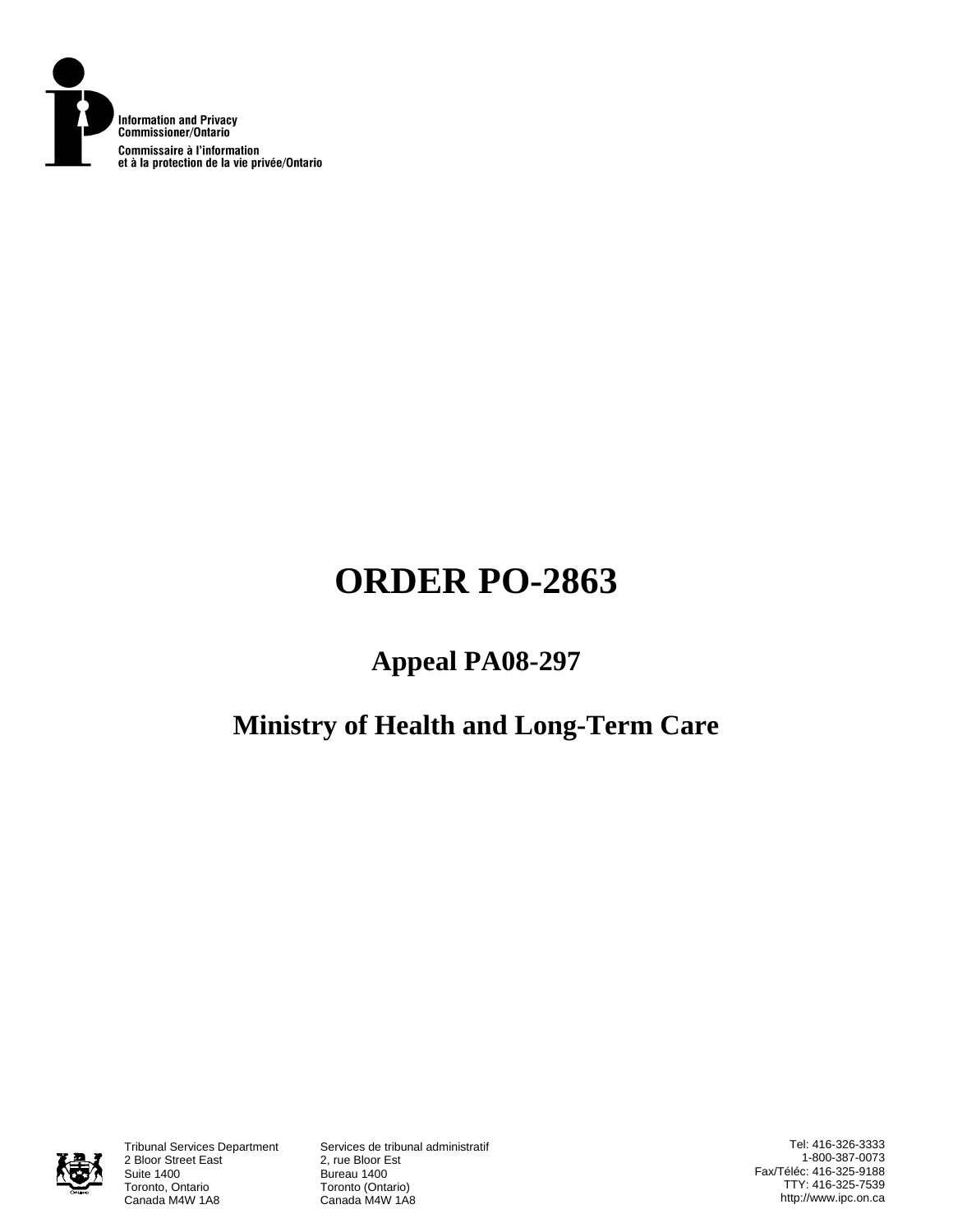# **NATURE OF THE APPEAL:**

The Ministry of Health and Long-Term Care (the Ministry) received a request under the *Freedom of Information and Protection of Privacy Act* (the *Act*) for access to information related to the *Transparent Drug System for Patients Act, 2006*. The requester specifically sought:

- 1. the model or mock up pricing and listing agreements, and procedures to negotiating, finalizing, and maintaining, amending or appealing under these agreements with drug manufactures;
- 2. any specific records on what's considered reasonable pricing under these pricing agreements, what kind(s) of pricing ratio/formula or bench marks exists between the list price and payments to be received, and what kind(s) of a relationship exists between pricing and listing agreements whether done as separate agreements or not;
- 3. the payment/reimbursement procedures/requirements;
- 4. the job description and terms of reference of the Executive Officer (ADM) in reference to these agreements and related matters, along with the Ministry's responsibilities in reference to these agreements;
- 5. 2007, 2008 meeting and briefing notes on administering and interpreting these agreements; and,
- 6. 2007, 2008 evaluations, audits or status reports to date on these new agreements and procedures.

The Ministry located a number of responsive records and provided access to them in part. The Ministry denied access to other responsive records claiming the application of the exemptions in sections 17(1)(b) and (c) (third party information), 18(1)(c)and (d) (economic and other interests) and 21(1) (personal privacy). In addition, the Ministry determined that the records contained some information that was non-responsive to the request.

In response to a clarification letter sent to the Ministry by the requester, the Ministry issued a follow-up decision that provided access to several additional records. The Ministry also issued a third decision letter answering a second set of questions posed by the requester.

The requester, now the appellant, appealed that decision. During the mediation process, the Ministry disclosed further records to the appellant.

In response to part 1 of the request, the Ministry located the template for the Pricing Agreement and the template for the Listing Agreement. The majority of the information contained in these records was disclosed to the appellant. Access to portions of these records was denied in accordance with sections  $18(1)(c)$  and (d). The appellant advised that he disagrees with the Ministry's decision and seeks access to the withheld portions of these records.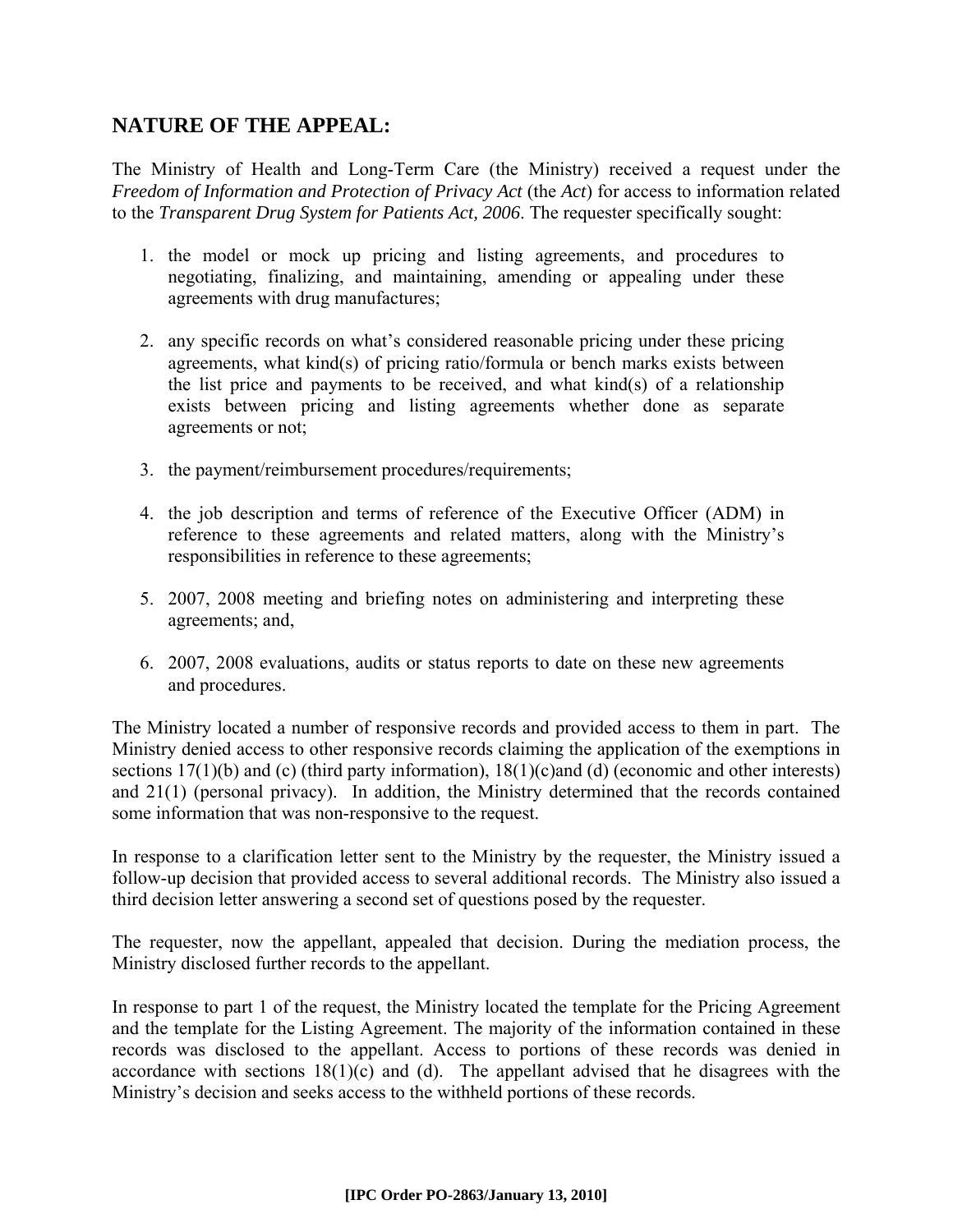The appellant advised the mediator that he believes that additional records responsive to part 2 of the request must exist. In particular, he believes that there must be background material discussing how the Ministry arrived at the pricing formula for the agreements. Therefore, the reasonableness of the Ministry's search for records responsive to part 2 of the request is at issue.

In response to part 3 of the request, the Ministry advised that the records responsive to this part of the request are the same as the responsive records in part 1 of the request. The appellant advised that he accepts the Ministry's explanation and that part 3 is not at issue in this appeal.

A copy of the job description for the Executive Officer was provided to the appellant in the subsequent decision letter dated November 19, 2008; therefore, part 4 of the request is not at issue in this appeal.

In response to part 5 of the request, the Ministry disclosed a briefing note from the Ontario Pubic Drug Program. The Ministry withheld a portion of the briefing note as non-responsive to the request. In a subsequent decision, the Ministry released a sample portion of a non-responsive briefing note to the appellant to show the material is, in fact, non-responsive. The appellant, however, still seeks access to the portion of the records that the Ministry claims is nonresponsive and advised that he wishes to proceed with part 5 of the appeal.

In response to part 6, the Ministry disclosed the records in part. The appellant advised that he seeks access to all the withheld portions of these records, including the portions marked as nonresponsive.

As mediation did not resolve the issues in this appeal, the file was transferred to the adjudication stage of the appeal process where an adjudicator conducts an inquiry under the *Act*. I began my inquiry by sending a Notice of Inquiry, setting out the facts and issues in this appeal, to the Ministry seeking representations on all of the issues. I also sent a Notice of Inquiry seeking representations to the affected party whose third party information may be contained in the Summary Report (Record 4). As well, I sent a Notice of Inquiry seeking the representations of two affected persons whose personal information may be contained in the Summary Report. I received representations from only the Ministry and the affected party, not the affected persons. The Ministry advised in its representations that it did not rely on the third party exemption in section 17(1). However, this mandatory exemption was relied upon by the affected party concerning a single paragraph in Record 4.

I then sent a copy of the representations of the Ministry and the affected party to the appellant, along with a Notice of Inquiry. Portions of these representations were withheld due to confidentiality concerns. As the appellant raised the application of the public interest override in section 23 of the *Act*, I also sought representations from the appellant on the application of section 23 to the records. I received representations from the appellant in which he withdrew his appeal concerning the non-responsiveness of portions of Record 3, therefore, Record 3 is no longer at issue. I sent a copy of the appellant's representations to the Ministry, seeking representations in reply from it, including representations on the application of section 23. I received reply representations from the Ministry in response. I then sought further reply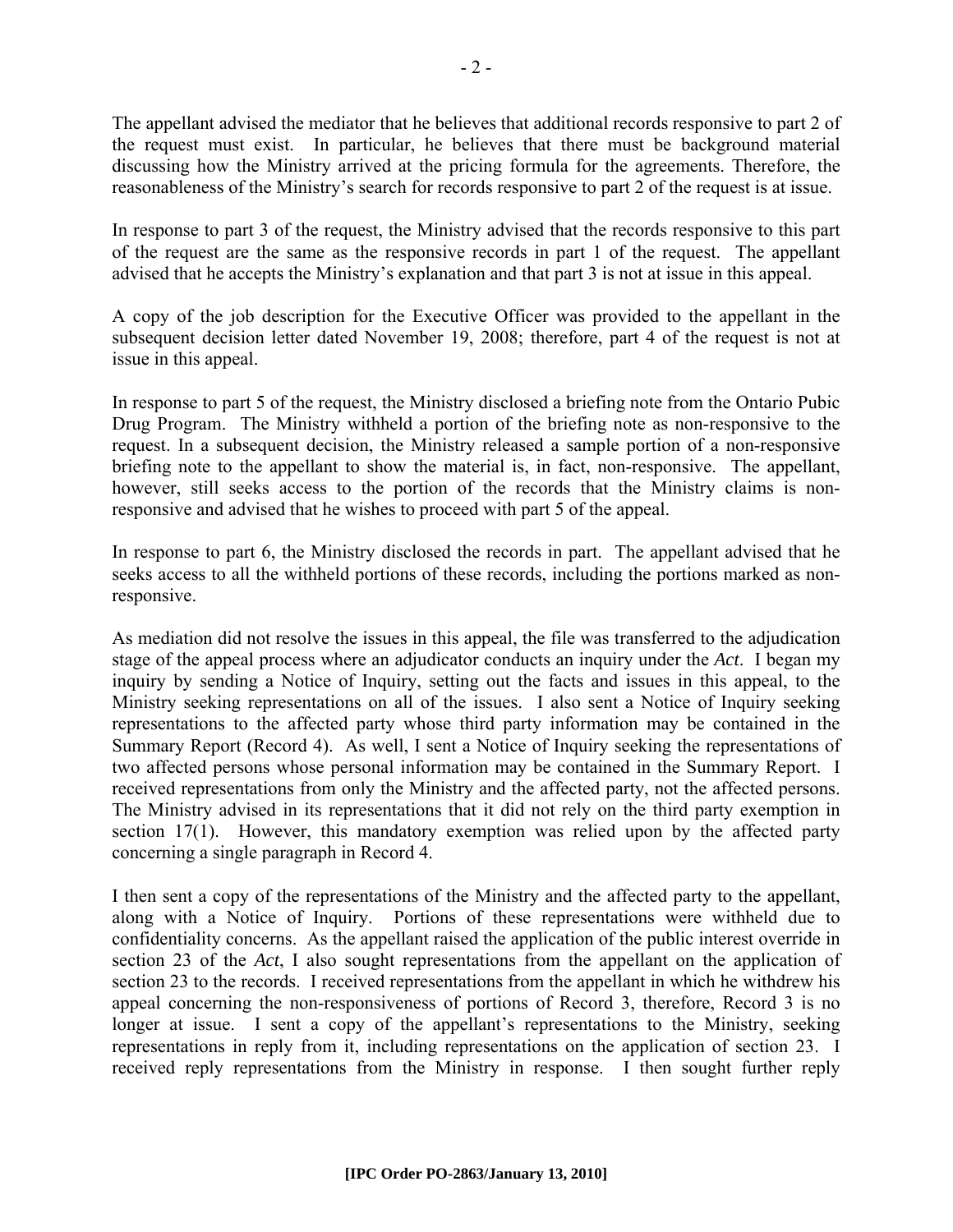representations from the Ministry on the application of section 23 in response to a newspaper article sent to me by the appellant.

# **RECORDS:**

The records at issue are as follows:

| <b>RECORD#</b>   | <b>DESCRIPTION OF RECORD</b>   |         | <b>RELEASED? SECTIONS APPLIED</b>             |
|------------------|--------------------------------|---------|-----------------------------------------------|
| 1.               | Template for Pricing Agreement | in Part | $18(1)(c)$ and (d)                            |
| 2.               | Template for Listing Agreement | in Part | $18(1)(c)$ and (d)                            |
| $\overline{4}$ . | <b>Summary Report</b>          | in Part | $18(1)(c)$ and (d); $13(1)$ ;<br>17(1); 21(1) |
| 5.               | Deliverables Report            | in Part | $18(1)(c)$ and (d);<br>non-responsive         |

# **DISCUSSION:**

### **RESPONSIVENESS OF RECORDS**

I will first determine whether a portion of Record 5 is responsive to the request.

. . . . .

Section 24 of the *Act* imposes certain obligations on requesters and institutions when submitting and responding to requests for access to records. This section states, in part:

- (1) A person seeking access to a record shall,
	- (a) make a request in writing to the institution that the person believes has custody or control of the record;
	- (b) provide sufficient detail to enable an experienced employee of the institution, upon a reasonable effort, to identify the record; and
- (2) If the request does not sufficiently describe the record sought, the institution shall inform the applicant of the defect and shall offer assistance in reformulating the request so as to comply with subsection (1).

Institutions should adopt a liberal interpretation of a request, in order to best serve the purpose and spirit of the *Act*. Generally, ambiguity in the request should be resolved in the requester's favour [Orders P-134, P-880].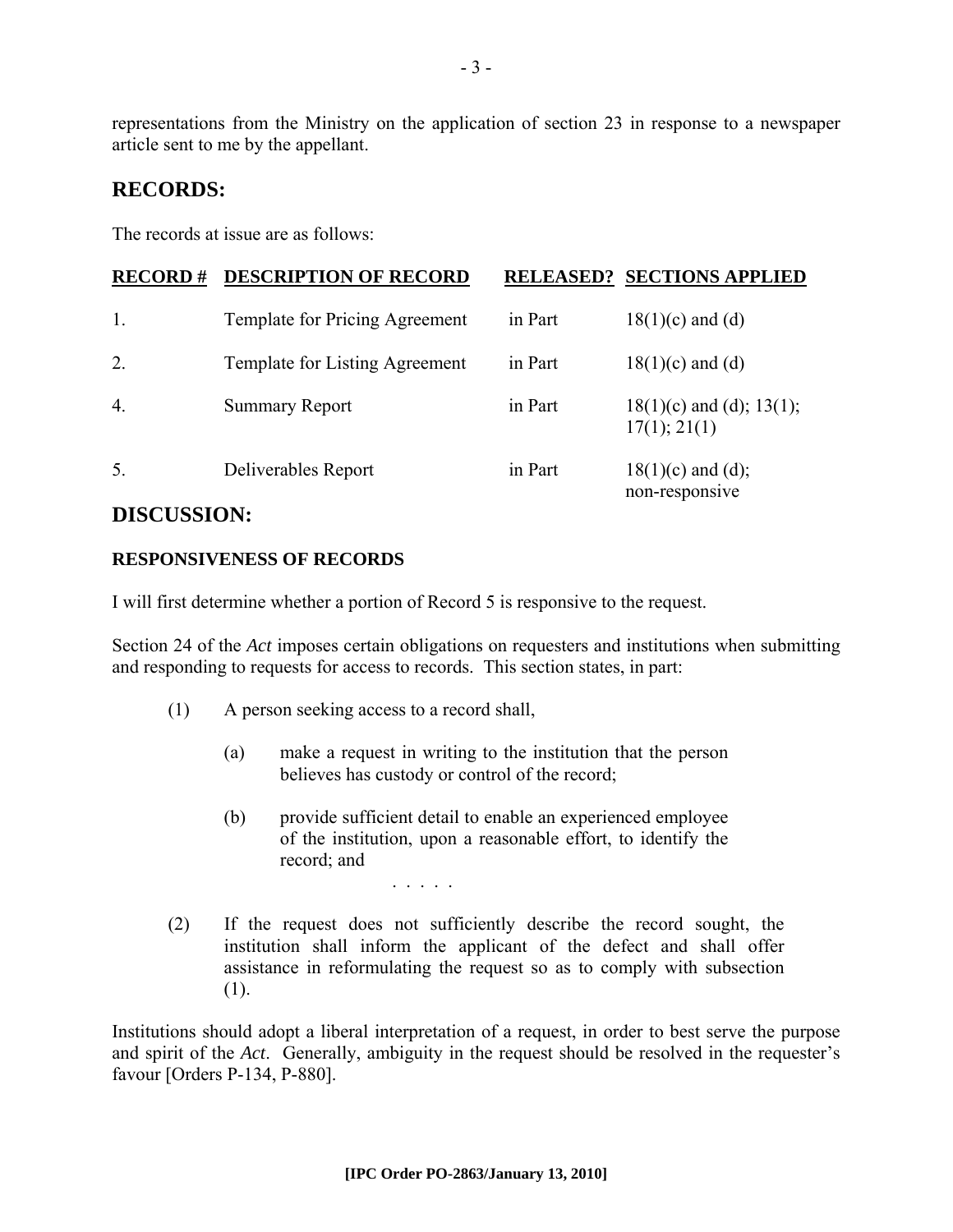The Ministry submits that:

[I]n response to part 6 of the appellant's original request, the Ministry disclosed a portion of Record 5 and severed one paragraph on page 2 of the record as nonresponsive. Part 6 of the request is very precise: "2007, 2008 evaluations, audits or status reports to date on these new [pricing and listing] agreements" (emphasis added). Record 5 is a Deliverables Report on these agreements and is therefore responsive to the request. However, the paragraph severed on page 2 refers to a Ministry activity, not an aspect of the agreements or the manufacturers' obligations (i.e. deliverables) under those agreements. Furthermore, a Ministry activity or obligation that is neither reflected in nor arises from these agreements cannot be a factor included in the "evaluation, audit or status" of the agreements.

Therefore the Ministry submits that the paragraph on page 2 was properly removed from the record as non-responsive because it falls outside the scope of the appellant's request. In part 6 of his request he did not ask for information about Ministry activity or information that is not included in the provisions of pricing or listing agreements.

The appellant submits that the Ministry took a narrow view of its own internal reporting activity status reports.

### **Analysis/Findings**

Based on my review of the information at issue, I find that it is responsive to the appellant's request. This information concerns the evaluation of a listing agreement. The information at issue is located under the column entitled "Timeframe". The remaining information in this column has been released. As this information contains an evaluation of a listing agreement in 2007, it is responsive to the request. The Ministry has not claimed an exemption for this portion of Record 5 that it held as non-responsive. Since the Ministry has not turned its mind to whether or not an exemption should have been claimed for this portion of Record 5, I will return the matter to the Ministry for a decision respecting access.

### **ECONOMIC AND OTHER INTERESTS**

I will now determine whether the discretionary exemptions at sections 18(1)(c) and (d) apply to the records.

Section 18(1) states in part:

A head may refuse to disclose a record that contains,

(c) information where the disclosure could reasonably be expected to prejudice the economic interests of an institution or the competitive position of an institution;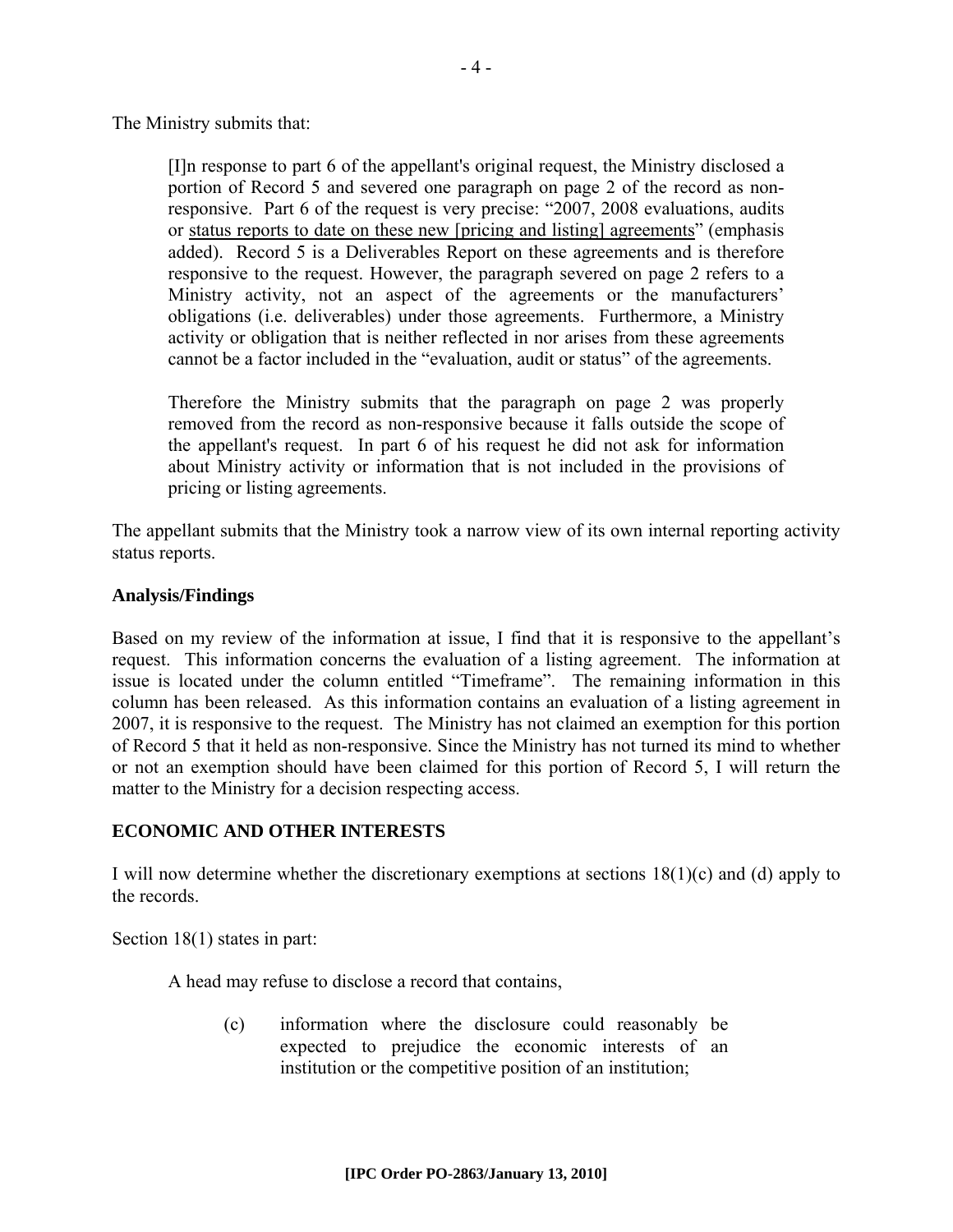(d) information where the disclosure could reasonably be expected to be injurious to the financial interests of the Government of Ontario or the ability of the Government of Ontario to manage the economy of Ontario;

The purpose of section 18 is to protect certain economic interests of institutions. The report titled *Public Government for Private People: The Report of the Commission on Freedom of Information and Individual Privacy 1980*, vol. 2 (Toronto: Queen's Printer, 1980) (the Williams Commission Report) explains the rationale for including a "valuable government information" exemption in the *Act*:

In our view, the commercially valuable information of institutions such as this should be exempt from the general rule of public access to the same extent that similar information of non-governmental organizations is protected under the statute . . . Government sponsored research is sometimes undertaken with the intention of developing expertise or scientific innovations which can be exploited.

For sections  $18(1)(c)$  and (d) to apply, the institution must demonstrate that disclosure of the record "could reasonably be expected to" lead to the specified result. To meet this test, the institution must provide "detailed and convincing" evidence to establish a "reasonable expectation of harm". Evidence amounting to speculation of possible harm is not sufficient [*Ontario (Workers' Compensation Board) v. Ontario (Assistant Information and Privacy Commissioner)* (1998), 41 O.R. (3d) 464 (C.A.)].

### **Section 18(1)(c): prejudice to economic interests**

The purpose of section  $18(1)(c)$  is to protect the ability of institutions to earn money in the marketplace. This exemption recognizes that institutions sometimes have economic interests and compete for business with other public or private sector entities, and it provides discretion to refuse disclosure of information on the basis of a reasonable expectation of prejudice to these economic interests or competitive positions [Order P-1190].

This exemption does not require the institution to establish that the information in the record belongs to the institution, that it falls within any particular category or type of information, or that it has intrinsic monetary value. The exemption requires only that disclosure of the information could reasonably be expected to prejudice the institution's economic interests or competitive position [Order PO-2014-I].

# **Section 18(1)(d): injury to financial interests**

For section 18(1)(d) to apply, the Ministry must demonstrate that disclosure could reasonably be expected to be injurious to the financial interests of the Government of Ontario or the ability of the Government of Ontario to manage the economy of Ontario.

Given that one of the harms sought to be avoided by section  $18(1)(d)$  is injury to the "ability of the Government of Ontario to manage the economy of Ontario", section 18(1)(d), in particular, is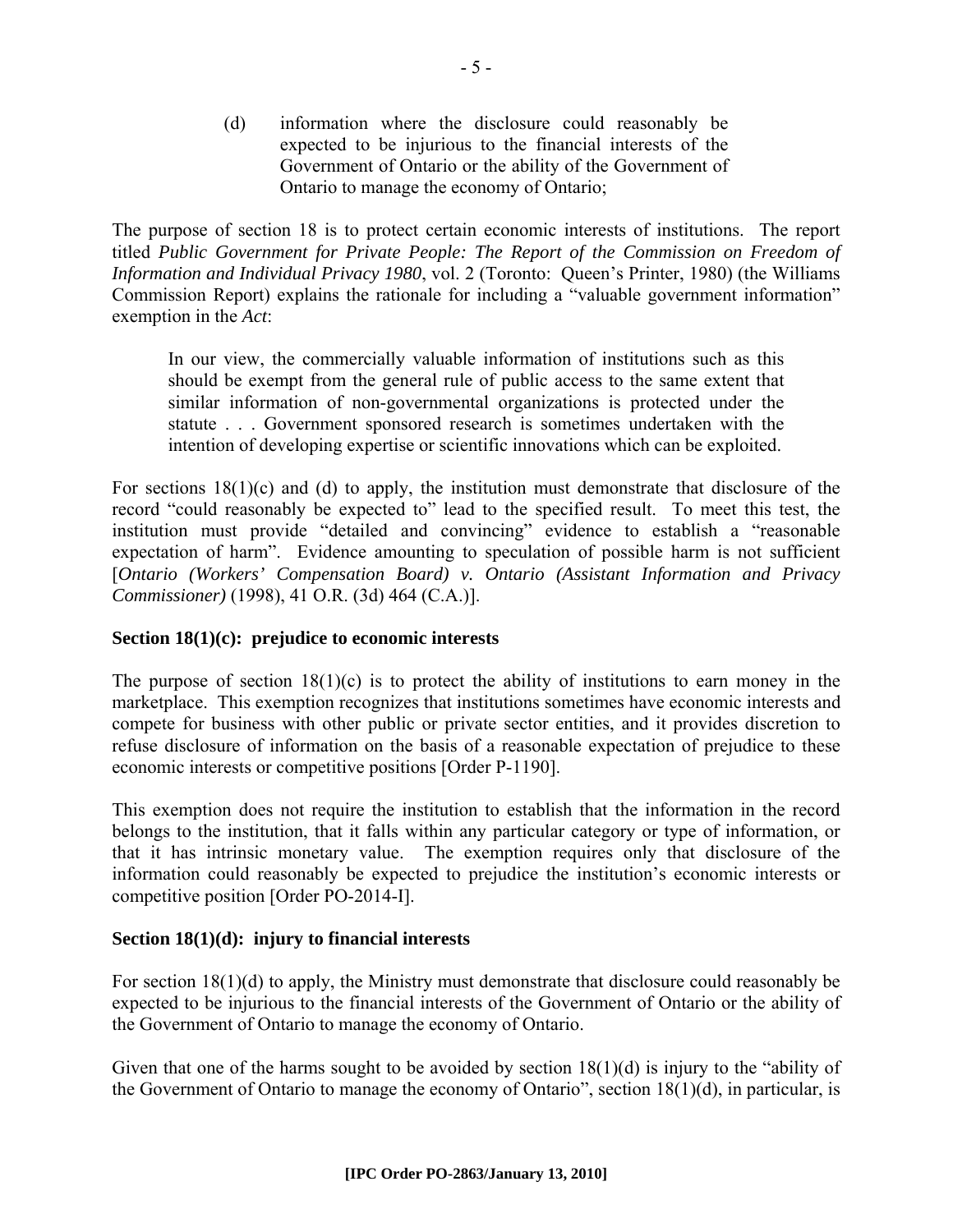intended to protect the broader economic interests of Ontarians [Order P-1398 upheld on judicial review in *Ontario (Ministry of Finance) v. Ontario (Information and Privacy Commissioner)*, [1999], 118 O.A.C. 108 (C.A.), leave to appeal to Supreme Court of Canada refused (January 20, 2000), Doc. 27191 (S.C.C.)].

# **Representations**

The Ministry provided both confidential and non-confidential representations on the applicability of sections 18(1)(c) and (d) to the information at issue in the records. In its non-confidential representations, it submits that disclosure of the information at issue would reveal the confidential volume discount amounts and other information that relates to the calculation of the volume discount amounts paid by drug manufacturers to the Ministry pursuant to listing or pricing agreements. It states that:

Through the Ontario Drug Benefit (ODB) Program, the Ministry provides coverage for most of the cost of over 3,300 prescription drug products for Ontarians who are eligible for benefits under the *Ontario Drug Benefit Act* (*ODBA*). Eligible persons include Ontario residents who have valid Ontario health insurance and who belong to one of the following groups:

- People 65 years and over
- Residents of long-term care homes
- Residents of Homes for Special Care
- People receiving professional home care services
- People who qualify for coverage under the Trillium Drug Program (i.e. have high drug costs in relation to their income)
- People receiving social assistance

In 2008/09, the ODB Program provided prescription drug coverage to approximately 2.4 million people in Ontario and reimbursed over 100 million claims. Government expenditures for the ODB Program for 2008/2009 amount to about \$4 billion, which represents approximately 10% of total health care spending…

The *ODBA* confers authority on the Executive Officer [of the Ontario Public Drug Programs] to, among other things, administer the ODB Program; to keep, maintain, and publish the Formulary; to designate drug products as listed drug products (i.e. benefits under the ODB Program); and to negotiate pricing agreements in respect of drug products that are listed on the Formulary as benefits under the ODB Program.

The price that the ODB Program pays for listed drug products is determined in accordance with the *ODBA* and Ontario Regulation 201/96 made under the *ODBA* (the *"*ODBA Regulation")…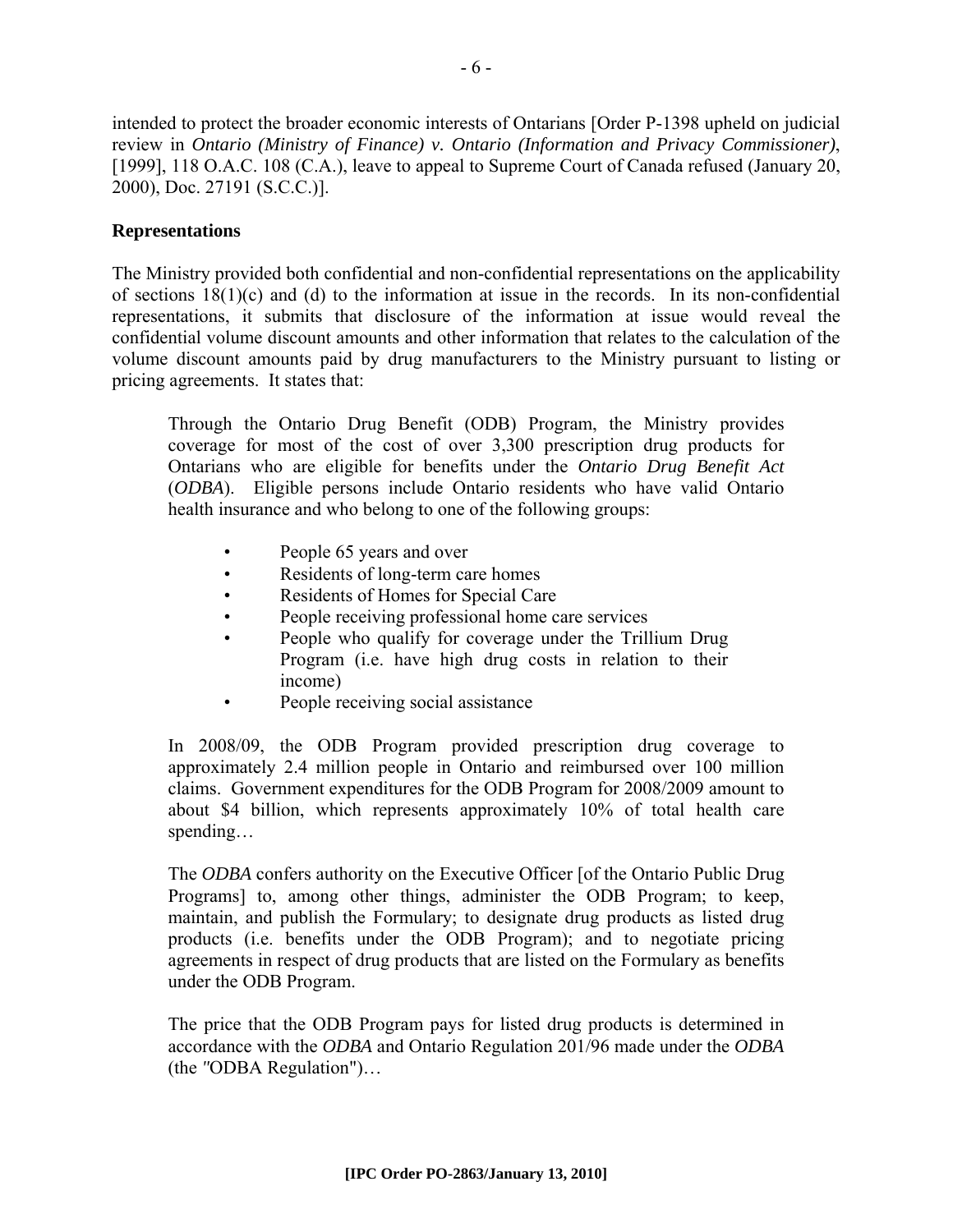The Executive Officer routinely negotiates pricing agreements with manufacturers in respect of brand products that are being proposed by the manufacturer for designation as a benefit under the ODB Program. The very purpose of these agreements ("Pricing Agreements") is to generate government cost-savings and to obtain value for money in respect of drug products that are listed as benefits under the ODB Program…

Consequently, pursuant to these agreements, the effective price paid by the Ministry under the ODB Program is lower than the published Formulary price. The Formulary price reflects what the pharmacist would pay if purchasing the listed drug from the manufacturer, and the amount that the Ministry reimburses the pharmacist for the cost of the drug. But it does not reflect the effective price of the drug for the Ministry. The listed price is reduced by virtue of a "volume discount", expressed as a percentage of the published price, paid by manufacturers to the Ministry for the drug. These volume discounts are negotiated by the Executive Officer in listing and pricing agreements with the manufacturers.

Volume discounts are negotiated by the Executive Officer with each manufacturer, in confidence, and are included in the Schedules of Listing and Pricing Agreements. The information severed from the records at issue in this appeal reveals, or could be used in combination with other information to reveal how much a named manufacturer paid the Ministry as a volume discount amount, and what other financial and "value for money" conditions a manufacturer agreed to in its confidential negotiations with the Executive Officer…

The Ministry submits that if the severed information were disclosed, manufacturers would consider this a frank breach of their expectations and, in the future, would be more reluctant to negotiate significant volume discounts. The disclosure of this information can negatively affect the manufacturer's competitive position since the information could be used by other provinces and private sector companies negotiating with the manufacturers as a low benchmark price for the manufacturer's given drug products. Since it is obviously in the Ministry's and the government's interest to negotiate as high a volume discount amount as possible, the Ministry must promote and protect its trusted relationship with manufacturers. That trust is premised, in large measure, on maintaining the confidentiality of the volume discount amount, the value for money conditions in the listing and pricing agreements, and the actual details of the negotiations. Without that trust, the Ministry's ability to negotiate significant savings in respect of the ODB Program is hampered. The Ministry submits that it would not realize the cost savings that could potentially be achieved if the volume discount amounts remained confidential and were not disclosed. Without those savings, the Ministry's economic interests, and the Government's financial interests will be prejudiced, and will result in higher drug costs for ODB recipients.

Records 1 and 2 are the Template Listing and Pricing Agreements. The information severed from both records sets out a formula for the "Calculation of Volume Discount". The information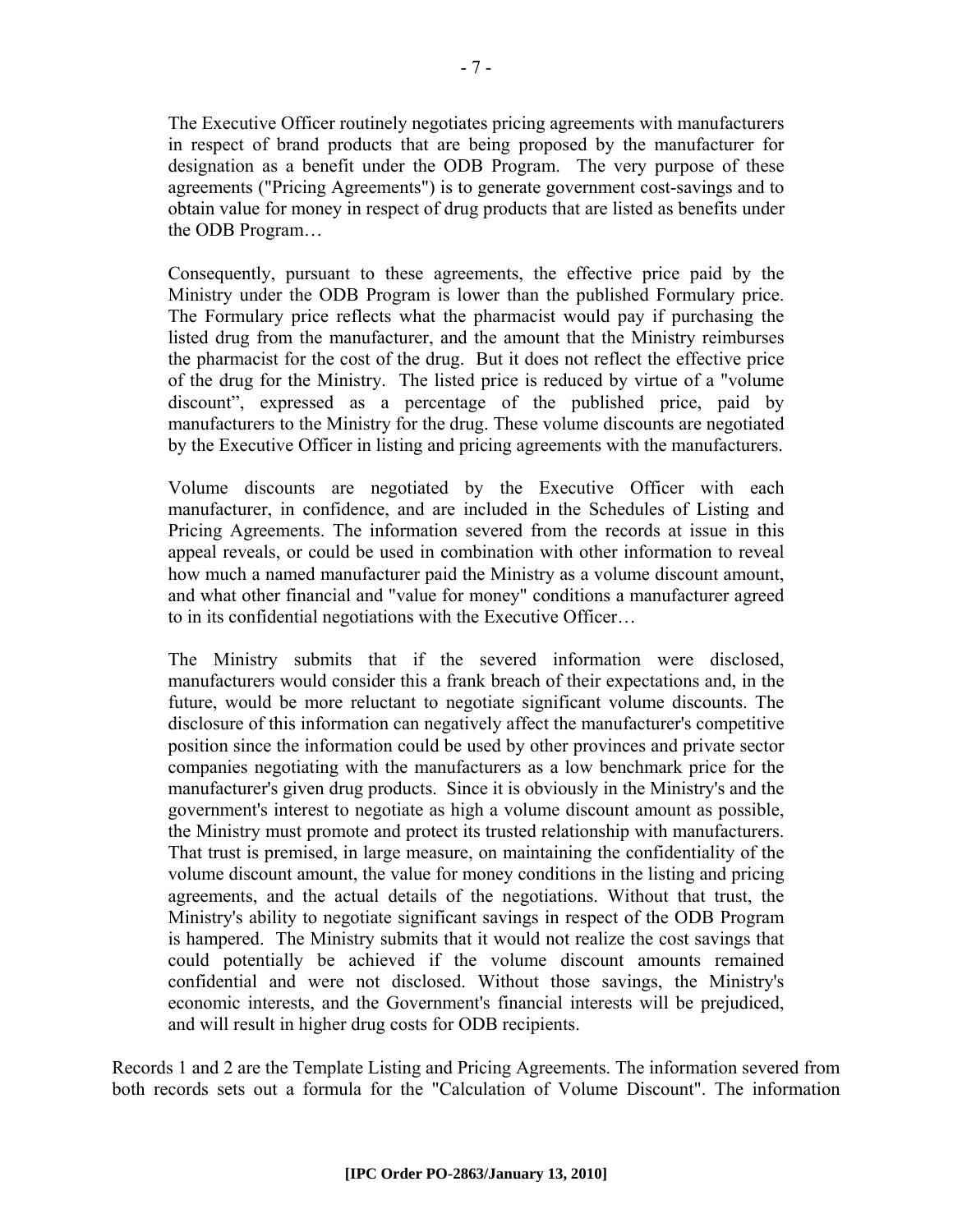severed from Records 4 and 5 contains the actual volume discount amounts expressed in numerical values and a description of other specific value for money conditions used to leverage the discount amounts. The Ministry submits that the information severed from Records 4 and 5 reveals the mechanics of the negotiations that took place between the Ministry and the manufacturers in respect of the listing and pricing agreements that are reflected in the records.

The Ministry provided detailed representations as to how the information at issue in the records could be used to calculate the volume discount and other monetary conditions negotiated by the Executive Officer in the listing and pricing agreements with individual drug manufacturers. Concerning the individual records, it also stated that:

The disclosure of these details would interfere with the Executive Officer's ability to use certain incentives and strategies in future negotiations with manufacturers, since the Ministry could not provide assurances of confidentiality in respect of these details. This, in turn, would reduce ODB savings that might otherwise be achievable if the Ministry could assure manufacturers that the details of their negotiations would remain confidential…

The Ministry provided letters from the drug manufacturers referred to in the records. These letters consistently support the Ministry in its representations concerning the harm that would flow from disclosure of the information at issue in the records.

In further support of its representations, the Ministry submitted a letter from its Assistant Deputy Minister (ADM), who is also the Executive Officer of the Ontario Public Drug Programs. In this letter, the ADM affirms the information provided by the Ministry in its representations. She also states that:

…As Executive Officer, one of my primary functions is to negotiate agreements with manufacturers regarding the Drug Benefit Price of listed drug products. Since the [public drug system reform in 2006], pricing agreements have been signed with 98% of brand name drug manufacturers…

My goal is to secure the best possible price for the Government. In cases where I enter into agreements with manufacturers for a volume discount, the negotiations typically result in agreement over a price published in the Formulary and a confidential volume discount that leads to the "effective price" the Ontario Government actually pays for the drug. For example, the published Drug Benefit Price of a drug on the Formulary may be \$1.00 and the confidential volume discount provided by the manufacturer is \$0.50. This would mean that when a pharmacy supplies that drug to an ODB-eligible person and submits a claim to the Ministry, the Ministry would pay the pharmacy the Drug Benefit Price of \$1.00, as that is the published price at which the manufacturer is required under the *ODBA* to sell the product. However, the manufacturer subsequently reimburses the Ministry \$0.50 in accordance with the pricing agreement and the volume discount mechanism. As a result of the manufacturer's discount, the effective price paid by Ontario for the drug would be \$0.50. Obtaining such volume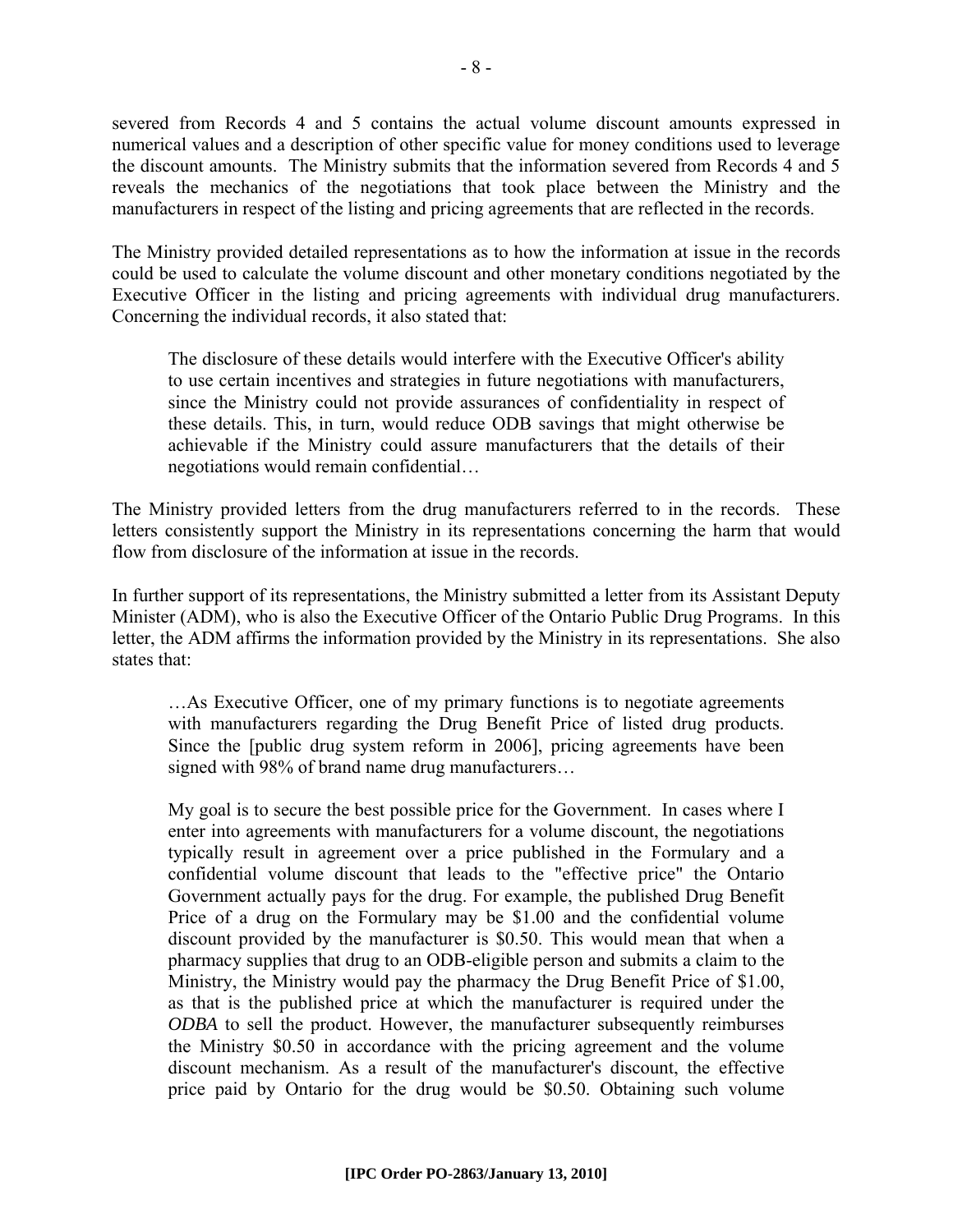discounts from manufacturers is extremely important for the Ministry and, concomitantly, for the Government of Ontario. Manufacturers are unwilling to offer such discounts, however, without agreement from the Ministry that the discounted amount be kept confidential...

I negotiate a unique pricing agreement with each manufacturer. The discount provided to the Ministry by a given manufacturer under the terms of its pricing agreement with the Ministry is strictly confidential, even amongst manufacturers; each manufacturer knows only the terms of its own volume discount pricing arrangement with the Ministry.

…Manufacturers do not want their pricing agreements with the Ministry to be made publicly available. It is my understanding that this is to avoid jeopardizing their bargaining position vis-à-vis other purchasers and third party payers with whom they may be engaged in price negotiations, either concurrently or in the future…

I have negotiated agreements with manufacturers for volume discounts that reduce the price of drugs by up to 45%. Such negotiations and agreements would not be possible if manufacturers were not given a promise of strict confidentiality in respect of the terms of these agreements, and particularly the pricing provisions of these agreements that reflect or reveal volume discount information…

Any reluctance on the part of manufacturers to enter into flexible negotiations over the pricing of their drug products is detrimental to Ontarians, both as ODB recipients and as taxpayers. In terms of ODB recipients, this would mean the Government will be less able to continue to provide access to current and new drugs; and for all Ontarians, this would mean that more tax dollars will be spent on higher drug costs. Drug Programs as a whole would lose potential savings which would no longer be available for reinvestment in the system.

The disclosure of confidential volume discount information could [also] reasonably be expected to also have a detrimental effect on Ontario's competitive position.

Due to the size of its market share, Ontario has, historically, been able to secure better prices from manufacturers than smaller provinces. However, this competitive advantage would be lost if Ontario were the only province in Canada required to disclose confidential pricing information. This is because the confidential pricing information, in and of itself, has inherent value for drug manufacturers because it reveals their proprietary information and, in particular, sets a benchmark for the price of a drug product. If that information is disclosed, it would have a direct, negative impact on the manufacturer's ability to negotiate higher prices with other provinces or the private sector purchasers, and potentially other countries. Manufacturers refuse to make their pricing information publicly available precisely because doing so would effectively undermine their ability to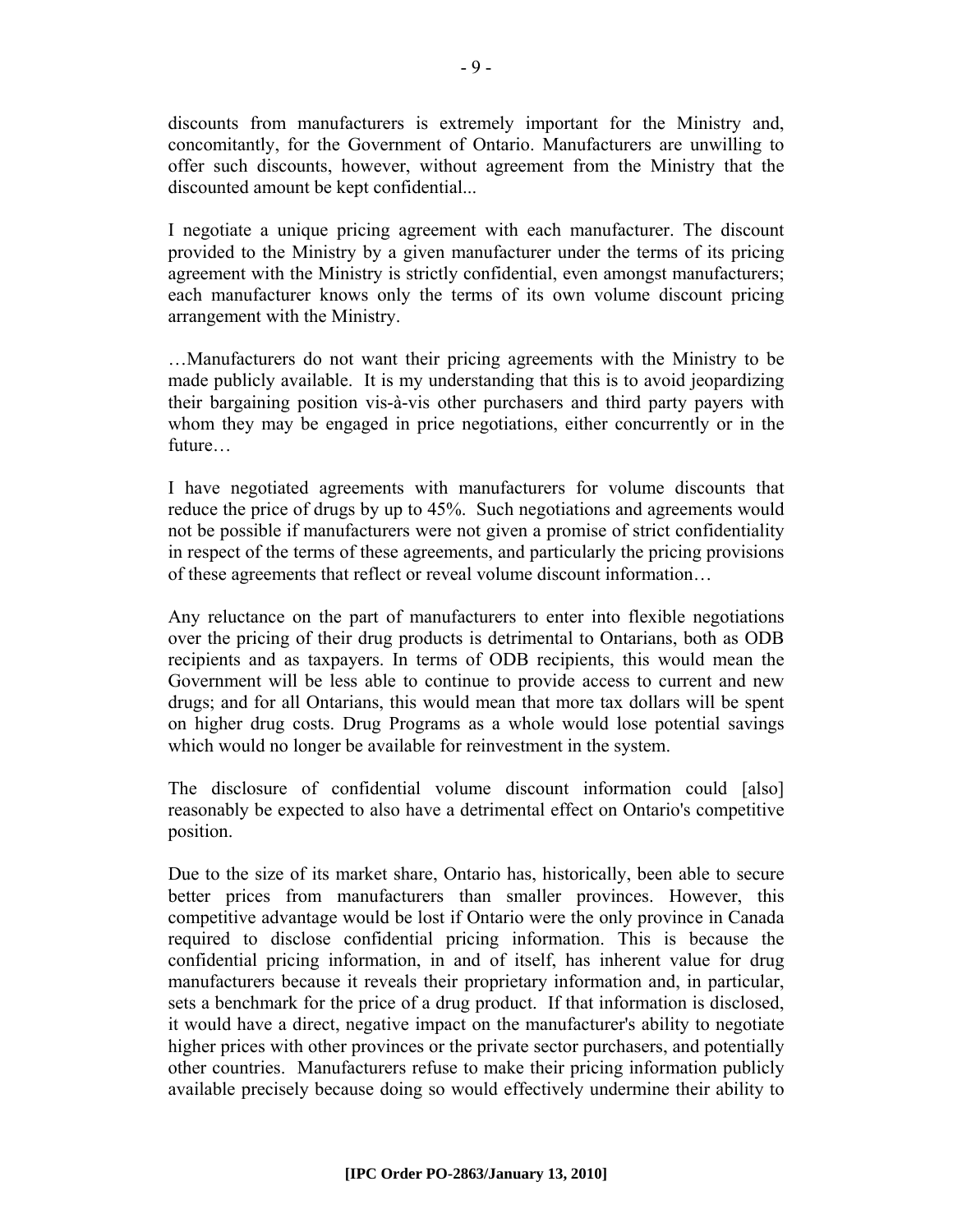negotiate a higher price for drug products from other potential purchasers. They do not want to be "tied" to the same price for all other purchasers of their products.

Although manufacturers are currently keen to negotiate with Ontario because of the large size of Ontario's drug market, they may be less willing to negotiate pricing arrangements that are advantageous to Ontario for fear that the arrangement will be used by other potential buyers as a discount standard or achievable price goal. In other words, knowing that their pricing discounts will be made public will discourage manufacturers from negotiating large volume discounts when dealing with Ontario.

The appellant did not provide direct representations respecting the application of sections 18(1)(c) and (d), other than to state that the information at issue should not be secret, but should be transparent. These arguments are best addressed in the portion of this order that concerns whether section 23 applies because there is a compelling public interest in disclosure of the records that clearly outweighs the purpose of the section 18(1) exemption.

# **Analysis/Findings**

I find that the disclosure of the information at issue in the records would reveal or could result in the revelation of the volume discount amounts paid by drug manufacturers to the Ministry, the method for calculating these payments and the specific details of the financial and value for money conditions negotiated as consideration for the Ministry entering into pricing and listing agreements with each drug manufacturer.

Based on my review of the records, I agree with the Ministry that disclosure of the information at issue in the records could reasonably be expected to attract the harms contemplated in sections  $18(1)(c)$  and (d). The information about how much a named manufacturer paid the Ministry as a volume discount amount and what other specific financial and value for money conditions a manufacturer agreed to provide to the Ministry could be used by other potential bulk prescription drug purchasers as a discount standard or price goal to be obtained from the drug manufacturers.

I find that disclosure of the information at issue could reasonably be expected to discourage drug manufacturers in the future from negotiating large volume discounts and other favourable financial terms with Ontario, for fear of this information being used by their other public and private sector customers seeking to negotiate similar discounts with the drug manufacturers [Order PO-2786]. Furthermore, other drug manufacturers would expect Ontario to negotiate a lower volume discount in the future for their drugs, if it is revealed that Ontario was willing to negotiate a lesser discount for a similar drug with another drug manufacturer. I find that disclosure of the information at issue could reasonably be expected to seriously prejudice the Ministry's ability to secure savings on prescription drugs by weakening its bargaining position in negotiations with drug manufacturers [Order PO-2780].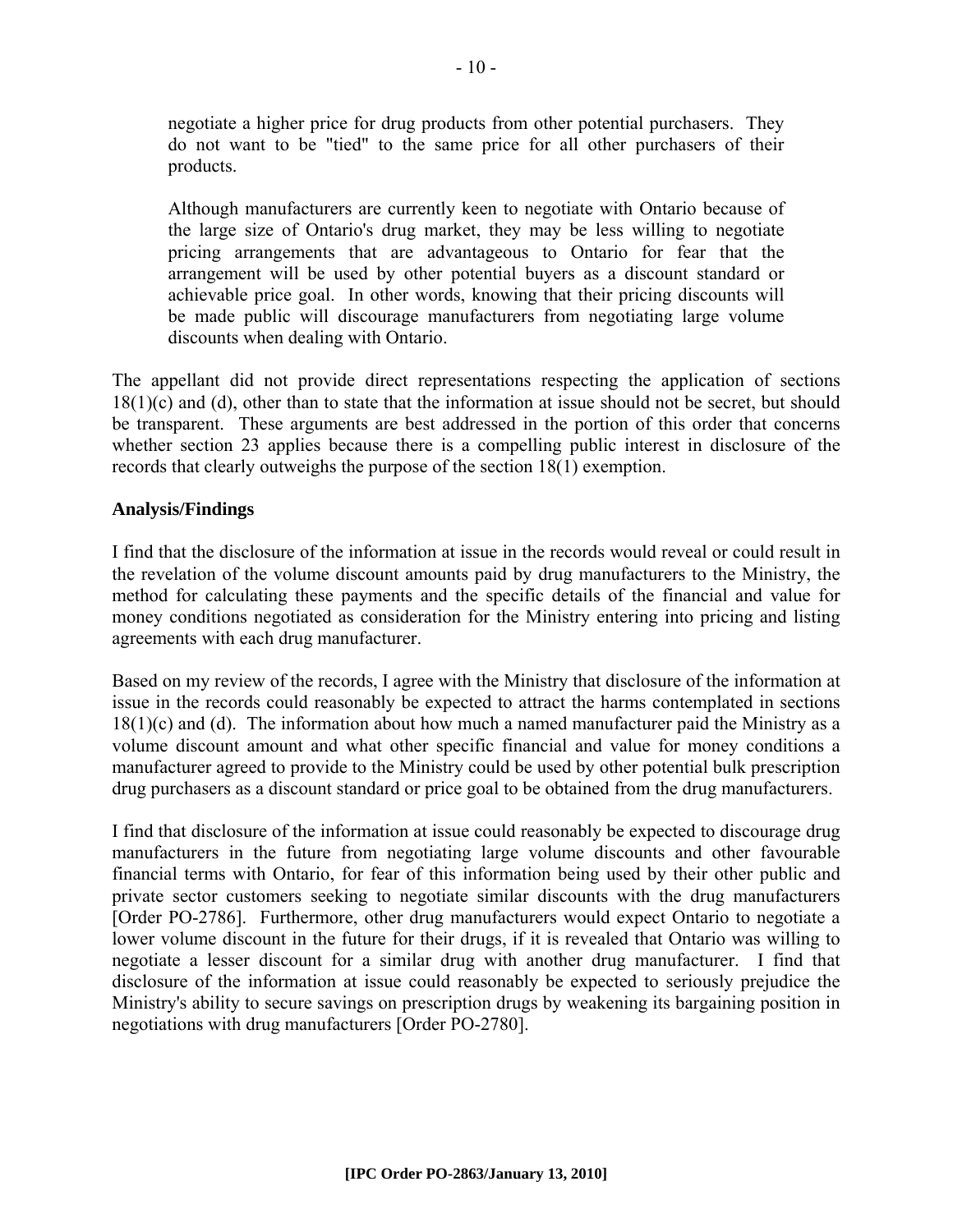In reaching my conclusion as to the applicability of sections  $18(1)(c)$  and (d) to the information at issue in the records, I have considered the reasoning of Adjudicator Catherine Corban in Order PO-2569, where she stated that:

…disclosure would demonstrate to other private sector industries seeking [the Financial Contribution that Ontario was prepared to make in support of a specified project ] "how far Ontario is prepared to go in order to attract business to Ontario". Considering the information contained in the records, I accept that disclosure of this information would undermine Ontario's ability to negotiate competitive financial contribution packages with respect to business ventures. I accept that disclosure of this information would not only give an indication of how much Ontario might be willing to contribute to Bombardier's competitors in the aerospace industry but that would also set a benchmark for other large industry sectors in their attempts to negotiate financial contribution packages for comparable projects. Even for projects that could not be considered comparable, in my view, knowledge of Ontario's contribution would allow other industries to make an educated guess as to what Ontario's bottom line might be for their projects. Therefore, I accept that if this type of information were available to industry players, it could reasonably be expected to prejudice the economic interests of the Ministry and would be injurious to the financial interests of the Government of Ontario, by weakening its negotiating position.

In conclusion, I find that the Ministry has provided the kind of detailed and convincing evidence required to demonstrate that disclosure of the information for which it has claimed the sections 18(1)(c) and (d) exemptions could reasonably be expected to prejudice the economic interests or the competitive position of the Ministry, and to be injurious to the financial interests of the Government of Ontario or the ability of the Government of Ontario to manage the economy of the province. Accordingly, I find that sections  $18(1)(c)$  and (d) apply to the information for which it has been claimed.

# **ADVICE TO GOVERNMENT**

I will now determine whether the discretionary exemption at section 13(1) applies to five portions of Record 4, identified in this record at pages 1, 5, 8, 9 and 10.

Section 13(1) states:

A head may refuse to disclose a record where the disclosure would reveal advice or recommendations of a public servant, any other person employed in the service of an institution or a consultant retained by an institution.

The purpose of section 13 is to ensure that persons employed in the public service are able to freely and frankly advise and make recommendations within the deliberative process of government decision-making and policy-making. The exemption also seeks to preserve the decision maker or policy maker's ability to take actions and make decisions without unfair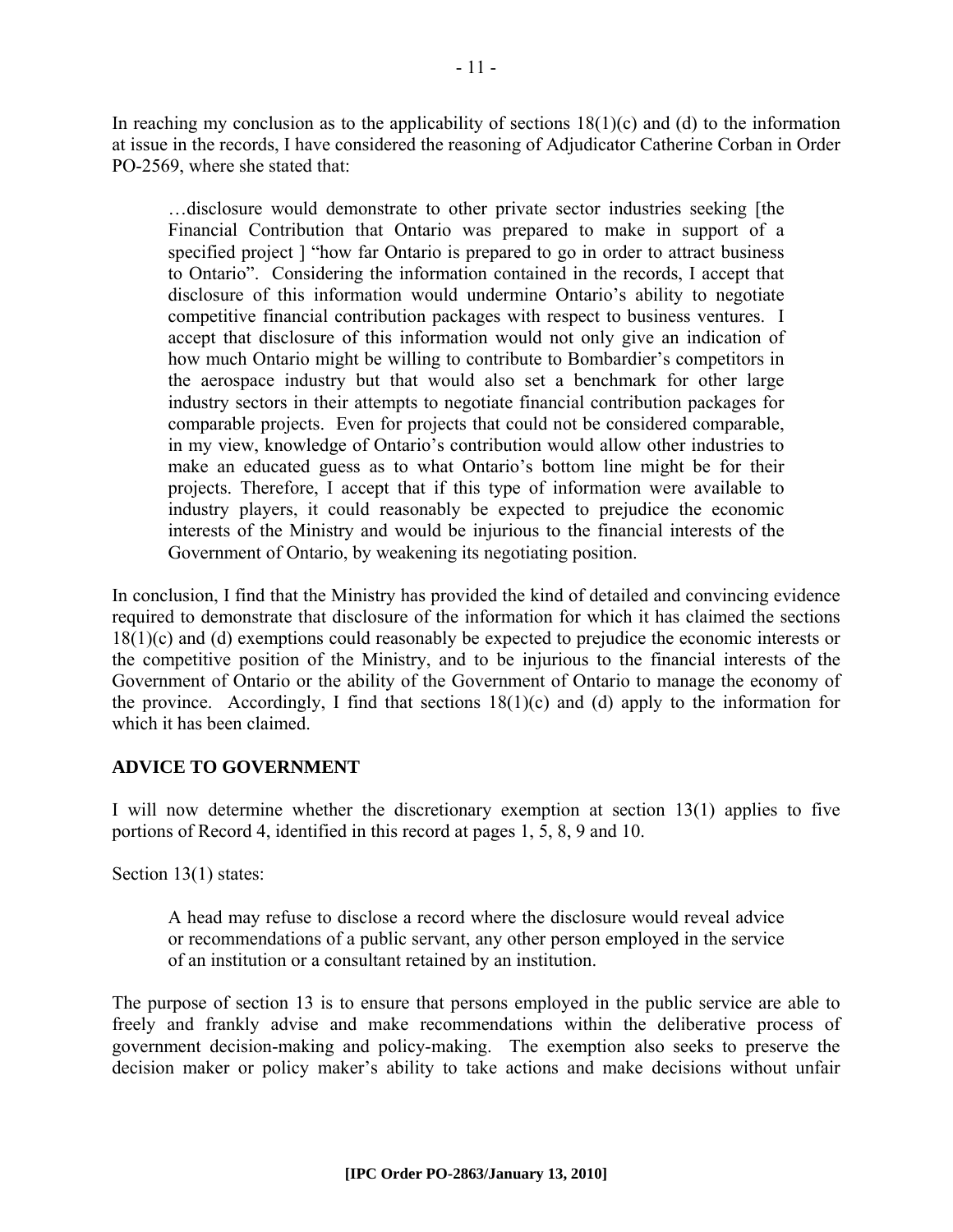pressure [Orders 24, P-1398, upheld on judicial review in *Ontario (Minister of Finance) v. Ontario (Information and Privacy Commissioner)* (1999), 118 O.A.C. 108 (C.A.)].

"Advice" and "recommendations" have a similar meaning. In order to qualify as "advice or recommendations", the information in the record must suggest a course of action that will ultimately be accepted or rejected by the person being advised [Orders PO-2028, PO-2084, upheld on judicial review in *Ontario (Ministry of Northern Development and Mines) v. Ontario (Assistant Information and Privacy Commissioner)*, [2004] O.J. No. 163 (Div. Ct.), aff'd [2005] O.J. No. 4048 (C.A.), leave to appeal refused [2005] S.C.C.A. No. 564; see also Order PO-1993 upheld on judicial review in *Ontario (Ministry of Transportation) v. Ontario (Information and Privacy Commissioner)*, [2005] O.J. No. 4047 (C.A.), leave to appeal refused [2005] S.C.C.A. No. 563].

Advice or recommendations may be revealed in two ways:

- the information itself consists of advice or recommendations
- the information, if disclosed, would permit one to accurately infer the advice or recommendations given

[Orders PO-2028, PO-2084, cited above; and Order PO-1993, cited above]

Examples of the types of information that have been found *not* to qualify as advice or recommendations include

- factual or background information
- analytical information
- evaluative information
- notifications or cautions
- views
- draft documents
- a supervisor's direction to staff on how to conduct an investigation

[Order P-434; Order PO-1993, cited above; Order PO-2115; Order P-363, upheld on judicial review in *Ontario (Human Rights Commission) v. Ontario (Information and Privacy Commissioner)* (March 25, 1994), Toronto Doc. 721/92 (Ont. Div. Ct.); Order PO-2028, cited above]

The Ministry submits that:

… the Committee to Evaluate Drugs' (CED) [formerly the Drug Quality and Therapeutics Committee (DQTC)] role [is] to review submissions made by drug manufacturers who wish to have their products recommended for listing on the Formulary. The CED's terms of reference [include]: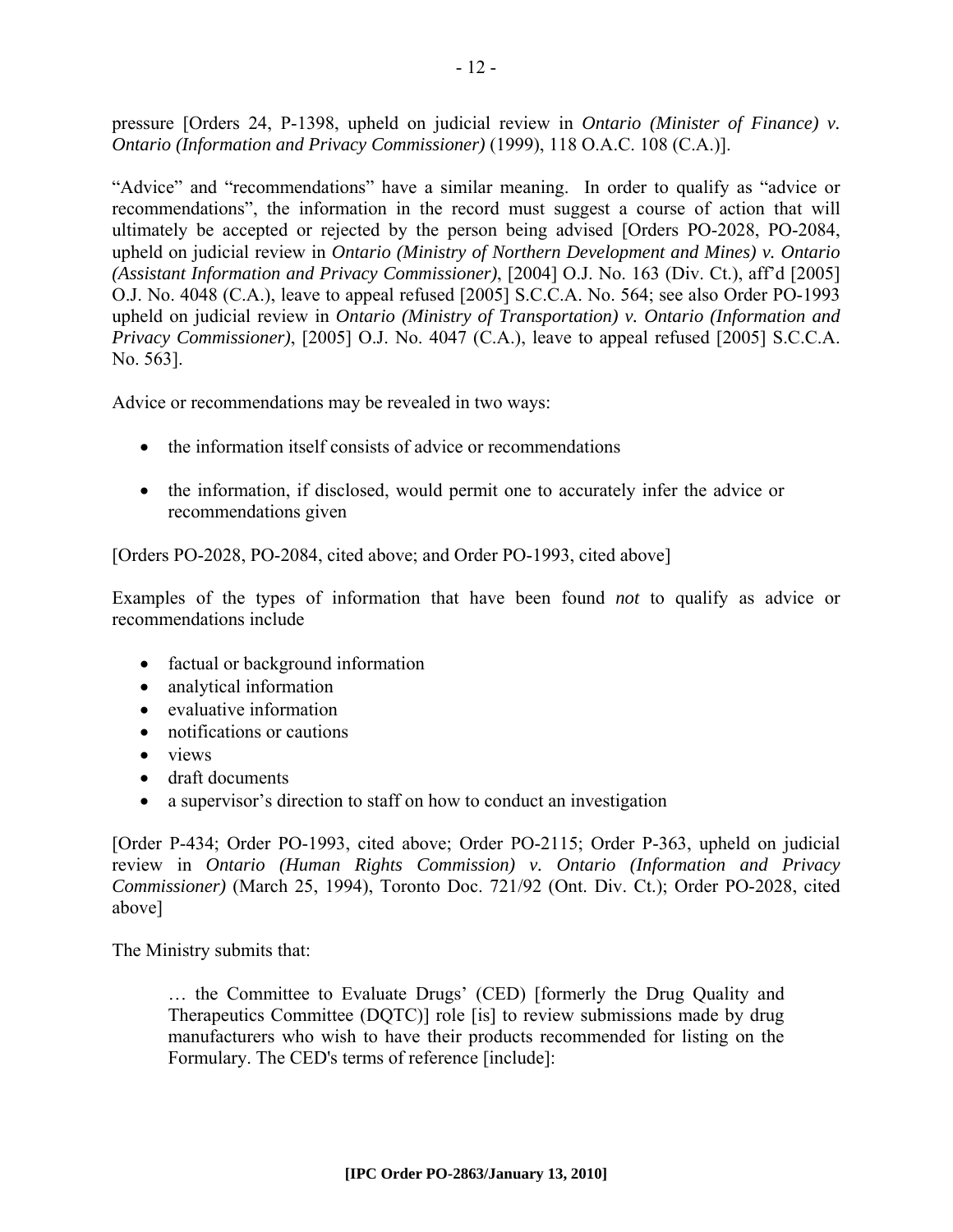- To recommend to the Executive Officer those new products that should be considered for publicly funded programs, and advise the Executive Officer of the conditions under which such products should be funded;
- To recommend to the Executive Officer which drug products should be designated as interchangeable products or listed drug products for the purposes of the *ODBA* and *DIDFA*.

In doing so, the CED reviews and evaluates the therapeutic value and cost effectiveness of drug products, based on the submissions made by manufacturers. A positive CED recommendation, however, is not a guarantee of listing; the recommendation can be accepted or rejected by the Executive Officer…

The portion severed on page 1 contains information that reflects, and is followed by an actual recommendation of the DQTC. The Ministry submits that this information falls squarely within the exemption as a "recommendation" made to the Ministry that can be accepted or rejected by the Executive Officer.

The Ministry submits that the same reasoning applies to the information on pages 5, 8 and 10, under the heading "Direction"/ "Clinical Direction" The portion on page 5 includes background information about the recommendation, the actual recommendation made, and its implementation. The portions on page 8 and 10 both reveal information about what the CED's advice will include.

The information severed from page 9 reveals what the CED is recommending as a future course of action.

The appellant did not provide representations on whether Record 4 contains advice or recommendations within the meaning of section 13(1).

# **Analysis/Findings**

The CED discusses and provides advice to the Ministry in respect of manufacturers' submissions. The CED is an advisory body to the Ministry and is an entity intended to be covered by section 13(1) (see Orders 68 and PO-2773). I find that the information at issue suggests a course of action that will ultimately be accepted or rejected by the person being advised.

The information at issue in the records contains the CED recommendations concerning named drugs. In my view, this information meets the requirements for exemption under subsection 13(1). Further, I find that none of the exceptions in sections 13(2) and 13(3) to section 13(1) apply. Therefore, I find that disclosure of the information at issue would reveal the advice or recommendations made by the CED to the Ministry and is, therefore, subject to my review of the Ministry's exercise of discretion and the application of the public interest override in section 23, exempt under section 13(1).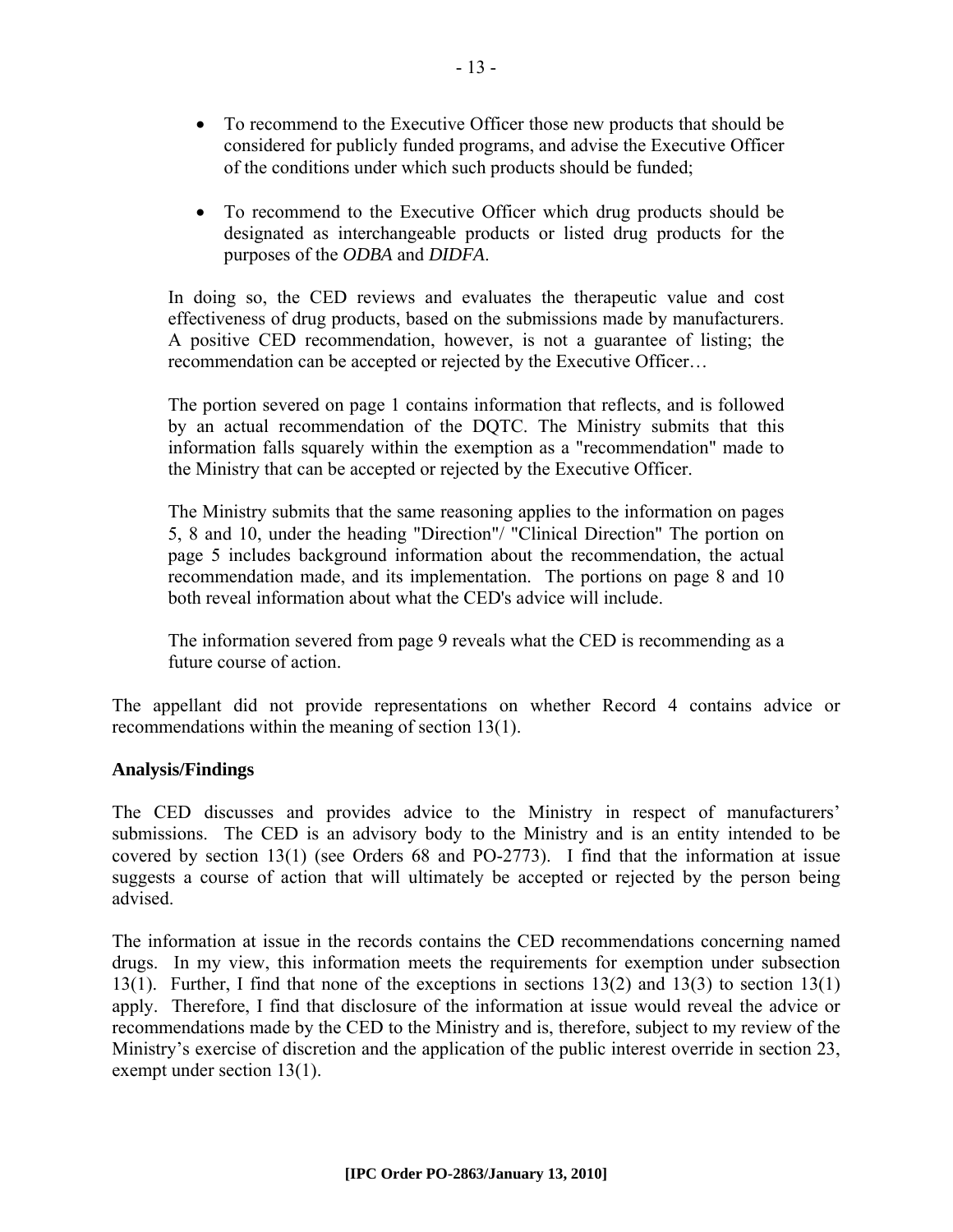## **EXERCISE OF DISCRETION**

I will now determine whether the Ministry exercised its discretion under sections 13(1) and 18(1), and if so, whether I should uphold this exercise of discretion.

The sections 13(1) and 18(1) exemptions are discretionary, and permit an institution to disclose information, despite the fact that it could withhold it. An institution must exercise its discretion. On appeal, the Commissioner may determine whether the institution failed to do so.

In addition, the Commissioner may find that the institution erred in exercising its discretion where, for example,

- it does so in bad faith or for an improper purpose
- it takes into account irrelevant considerations
- it fails to take into account relevant considerations

In either case this office may send the matter back to the institution for an exercise of discretion based on proper considerations [Order MO-1573]. This office may not, however, substitute its own discretion for that of the institution [section 54(2)].

Relevant considerations may include those listed below. However, not all those listed will necessarily be relevant, and additional unlisted considerations may be relevant [Orders P-344, MO-1573]:

- the purposes of the *Act*, including the principles that
	- information should be available to the public
	- individuals should have a right of access to their own personal information
	- exemptions from the right of access should be limited and specific
	- the privacy of individuals should be protected
- the wording of the exemption and the interests it seeks to protect
- whether the requester is seeking his or her own personal information
- whether the requester has a sympathetic or compelling need to receive the information
- whether the requester is an individual or an organization
- the relationship between the requester and any affected persons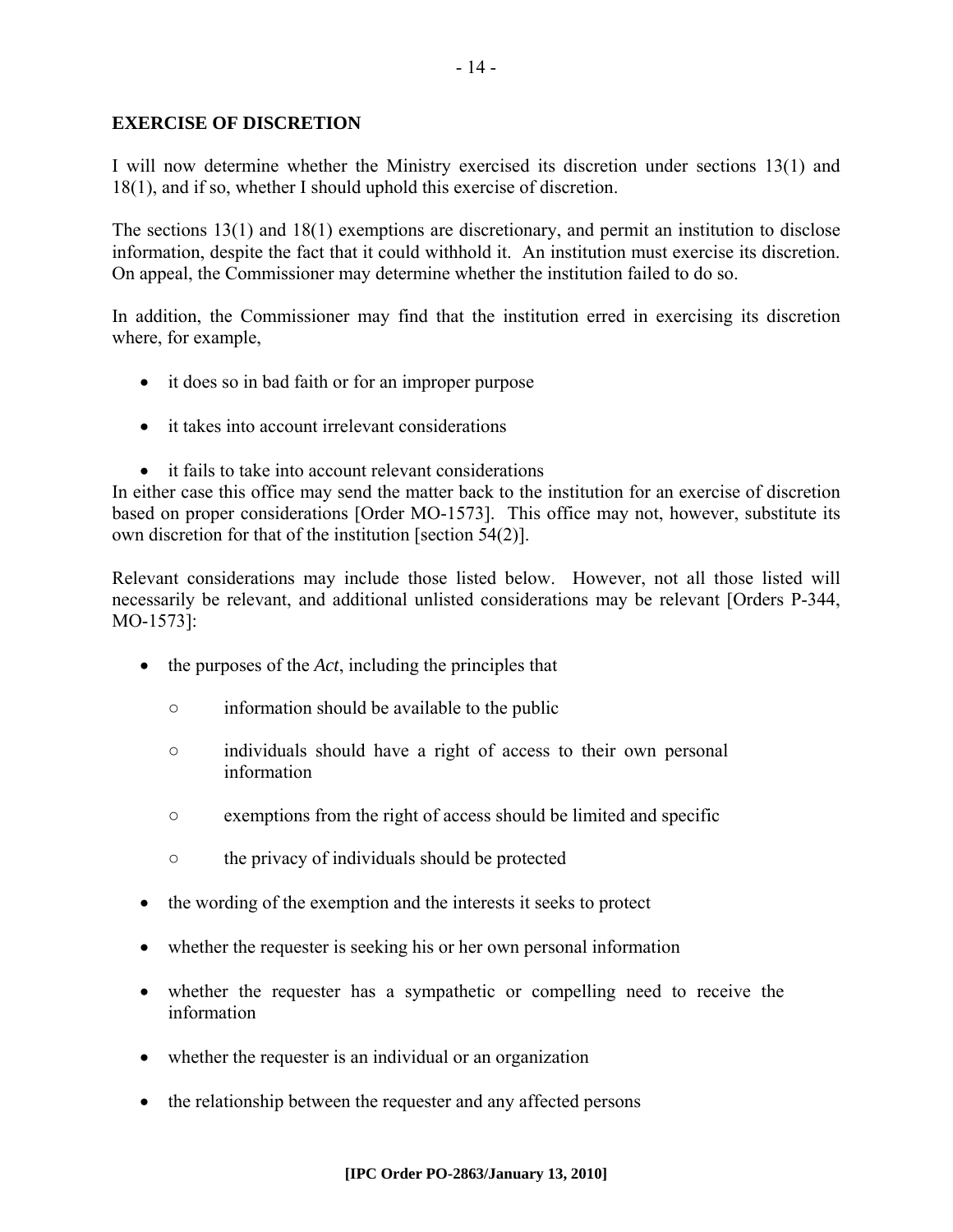- whether disclosure will increase public confidence in the operation of the institution
- the nature of the information and the extent to which it is significant and/or sensitive to the institution, the requester or any affected person
- the age of the information
- the historic practice of the institution with respect to similar information

Concerning section 18(1), the ADM explained her exercise of discretion as the Executive Officer of the Ontario Public Drug Programs to not release the information at issue as follows:

Under the *Act*, the principle of the public's right of access to government information must be balanced against the purpose of the exemption under which the information may be withheld. Accordingly, only very limited information was severed from the various records. For example, the only information severed from the template agreements at issue … is Schedule B... Although there may be a generalized public interest in the disclosure of information about pricing and listing agreements, the disclosure of the detailed information at issue in these appeals would primarily serve private interests - - those of competing drug manufacturers. Typically, requests for information of the type at issue in this appeal are made by competitors of the drug manufacturers named in the records, and the goal of a competitor's s request is to serve its own private commercial interest, not the public interest.

Knowing the difference between the listed Drug Benefit Price for a given drug and the "effective price" paid by the Ministry would demonstrate the extent of the savings the Ministry has achieved for Ontario taxpayers and how the Ministry has promoted efficiencies in Drug Programs. Considered from this perspective, the Ministry could benefit from the public disclosure of this "good news" item.

In my view, however, the public interest is best served in this case by not disclosing this information, in order to preserve the overriding public interest in the Government's ability to control drug costs for the benefit of Ontarians, and to ensure that the Government is able to make a wide array of necessary drug products available to vulnerable ODB recipients. This is consistent with the principles set out in the *ODBA*, which aims to meet the needs of Ontarians as patients, consumers and taxpayers; to achieve value-for-money; and to ensure the best use of resources at every level of the system.

Consequently, if the disclosure of the information at issue would in any way discourage drug manufacturers from agreeing to provide significant volume discounts to the Ministry through negotiated agreements, this would prejudice the public interest. Higher costs for ODB Program benefits necessarily prejudice the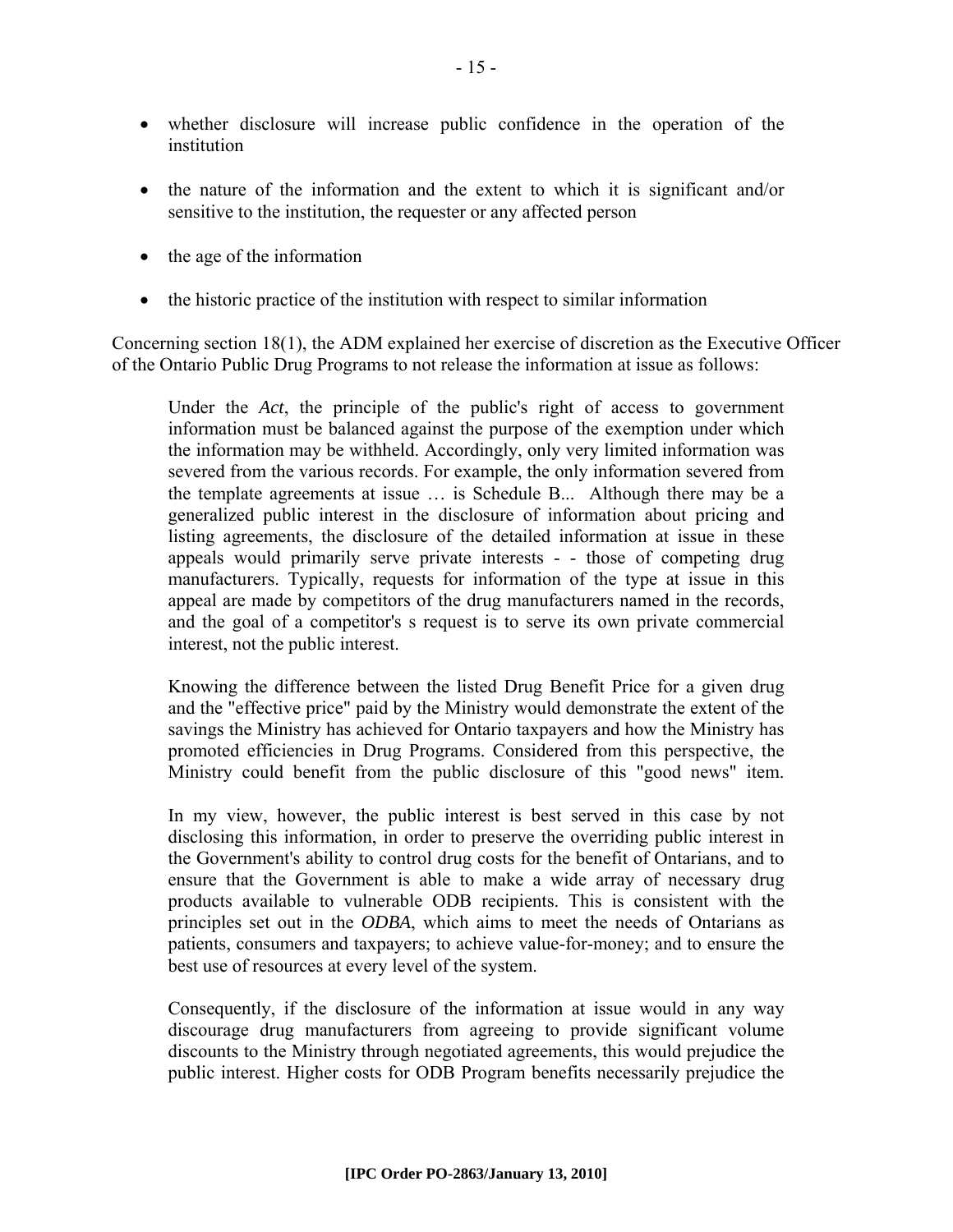Ministry's and the province's financial interests which, in turn, has a direct, negative impact on taxpayers.

The extent to which transparency is reduced by not disclosing information that relates only to the calculation of volume discount amounts is small when compared to the greater benefit of ensuring the Government's ongoing ability to manage the costs of the ODB Program.

Disclosure of the information would be inconsistent with the intent of the ODBA Regulation, which expressly sets out what aspects of these agreements should be made public.

I have exercised my discretion carefully; only information that could be used by the appellant to calculate the volume discount amount, or determine other value for money conditions underlying the agreements has been severed. Most of the information requested by the appellant has already been disclosed to him, including the body of the pricing and listing agreement templates.

Concerning the exercise of discretion under section  $13(1)$  the Ministry submits that:

[T]he factors the Ministry took into account in deciding not to exercise its discretion to disclose under s. 13(1) were:

- The importance of protecting the CED's processes;
- Disclosure of the CED's recommendations would set a very problematic precedent; if disclosed in this appeal, drug manufacturers would pressure the Ministry to disclose them in all instances in the future, and this would affect the integrity of the CED process;
- The Ministry's consistent historic practice is to deny access to CED advice and recommendations based, in part, on s.  $13(1)$ ;
- Ensuring that CED recommendations are made in confidence that they will not be revealed, thereby encouraging frank and full discussions by CED members;
- Protecting the integrity of the Ministry's drug submission and drug formulary listing process;
- The negative financial impact disclosure would have on health care costs in the province, given the high costs associated with the ODBP;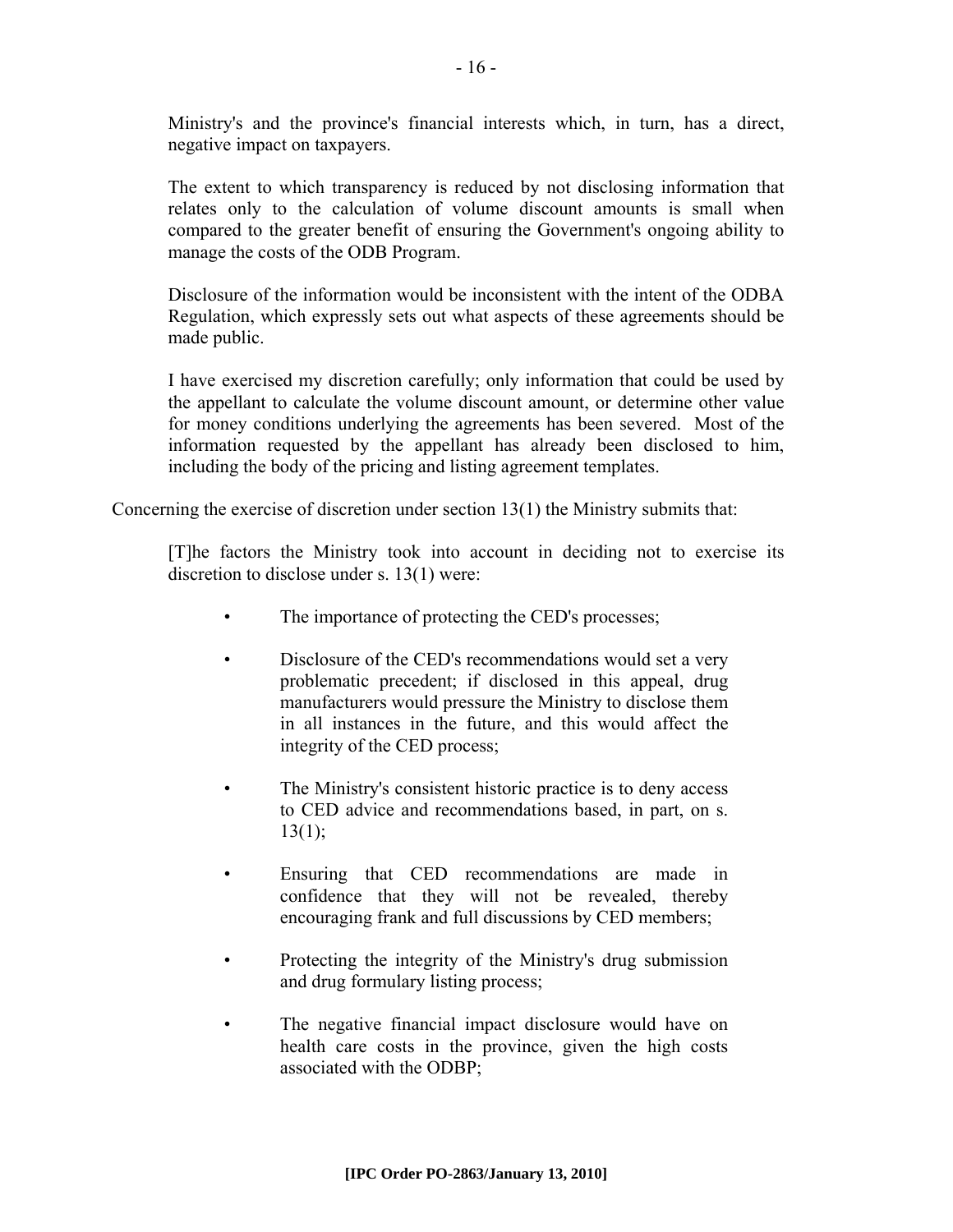The likelihood that only competing drug manufacturers would be interested in the information at issue, and not the general public;

The appellant submits that:

It is better to err on the side of disclosure, especially in the section  $13(1)$  claims and in disclosures about the Committee to Evaluate Drugs process. The section 18(1) claims are questionable if the Ministry through side arrangements and incentives is not helping the integrity of drug pricing discounting and the very person exercising access decision making is also making such side arrangements.

# **Analysis/Findings**

The sections 18(1)(c) and (d) exemptions seek to protect the economic interests of institutions or the Government of Ontario. The section 13(1) exemption seeks to ensure that persons employed in the public service are able to freely and frankly advise and make recommendations and also seeks to preserve the decision maker or policy maker's ability to take actions and make decisions without unfair pressure. I found above that disclosure of the information at issue could reasonably be expected to cause economic harm to the Ministry and the Province of Ontario under section 18(1) or would reveal associated advice or recommendations under section 13(1).

Having considered all of the circumstances of this appeal, I am satisfied that the Ministry exercised its discretion in a proper manner under sections 13(1) and 18(1), taking into account relevant considerations and not taking into account irrelevant considerations, in withholding the information at issue. The information at issue is significant to the Ministry. Therefore, I find that the Ministry's exercise of discretion was reasonable and I uphold the claimed exemptions in sections  $18(1)(c)$  and  $(d)$  and  $13(1)$ .

In addition, as section  $18(1)(c)$  and (d) was claimed for the same information in Record 4 that section 17(1) was claimed, there is no need for me to consider the application of the third party exemption in section 17(1) to this same information.

# **PUBLIC INTEREST OVERRIDE**

I will now determine whether there is a compelling public interest in disclosure of the records that clearly outweighs the purpose of the sections 13(1) and 18(1) exemption.

Section 23 states:

An exemption from disclosure of a record under sections **13**, 15, 17, **18**, 20, 21 and 21.1 does not apply where a compelling public interest in the disclosure of the record clearly outweighs the purpose of the exemption.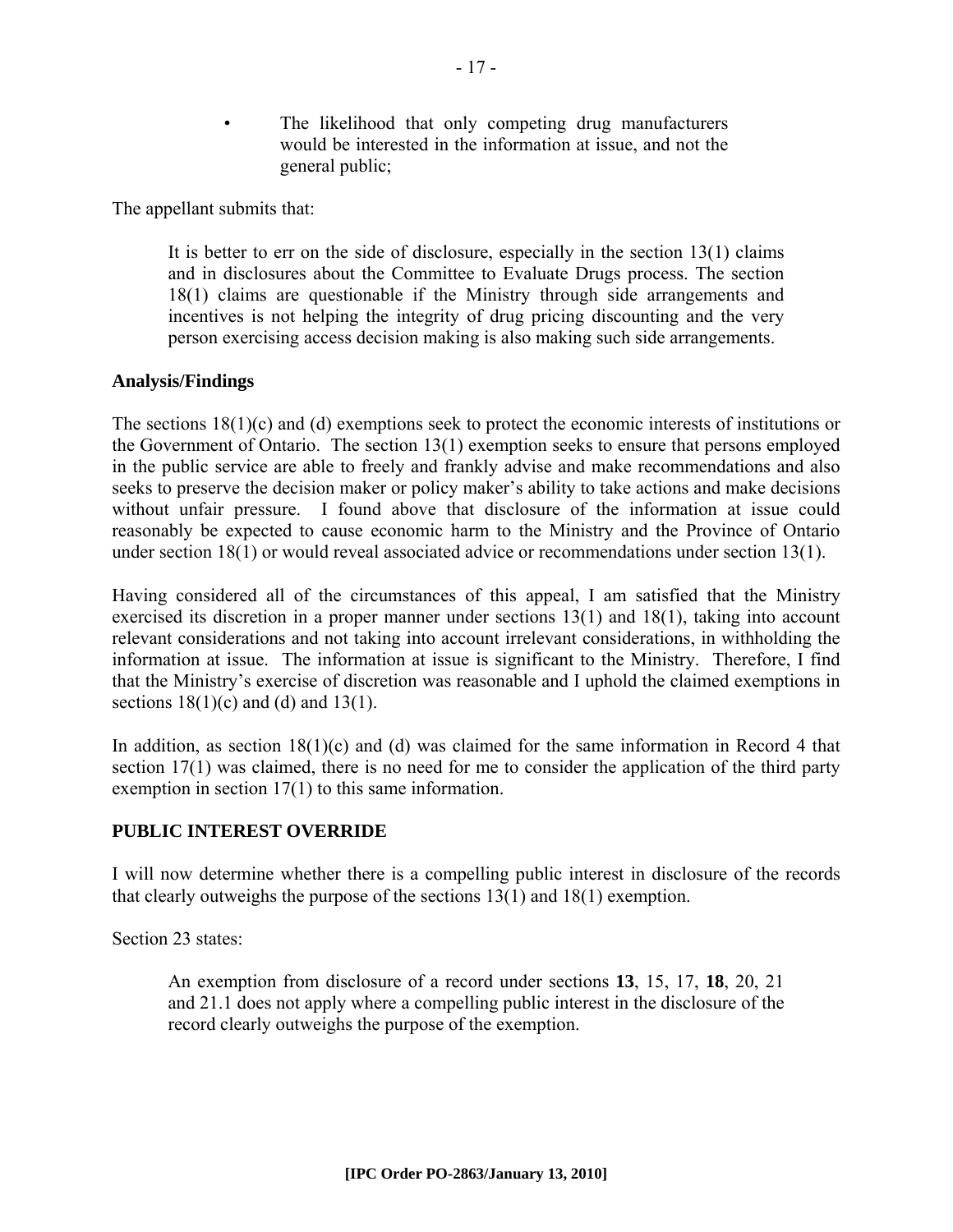For section 23 to apply, two requirements must be met. First, there must be a compelling public interest in disclosure of the records. Second, this interest must clearly outweigh the purpose of the exemption.

In considering whether there is a "public interest" in disclosure of the record, the first question to ask is whether there is a relationship between the record and the *Act*'s central purpose of shedding light on the operations of government [Order P-984]. Previous orders have stated that in order to find a compelling public interest in disclosure, the information in the record must serve the purpose of informing the citizenry about the activities of their government, adding in some way to the information the public has to make effective use of the means of expressing public opinion or to make political choices [Order P-984].

A public interest does not exist where the interests being advanced are essentially private in nature [Orders P-12, P-347 and P-1439]. Where a private interest in disclosure raises issues of more general application, a public interest may be found to exist [Order MO-1564].

A public interest is not automatically established where the requester is a member of the media [Orders M-773, M-1074].

The word "compelling" has been defined in previous orders as "rousing strong interest or attention" [Order P-984].

Any public interest in *non*-disclosure that may exist also must be considered [*Ontario Hydro v. Mitchinson*, [1996] O.J. No. 4636 (Div. Ct.)].

The existence of a compelling public interest is not sufficient to trigger disclosure under section 23. This interest must also clearly outweigh the purpose of the established exemption claim in the specific circumstances.

The appellant raised this issue for the first time in his representations. He states that the information in the records should be disclosed to ensure that meaningful discounts are being achieved by the Ministry. He submits that:

The issue of the process whereby Ontario's discounts drugs it buys for the formulary by way of drug company agreements and side deals set up by the Ministry is of significant public interest…

The Ministry submits that:

…a public interest does not exist in the records simply because they relate to the expenditure of public funds. To find otherwise would mean that every record relating to the expenditure of public funds would be subject to disclosure under section 23, because neither sections 17 or 18 would apply to protect the confidentiality of the records. This would effectively distort the application of the *Act*…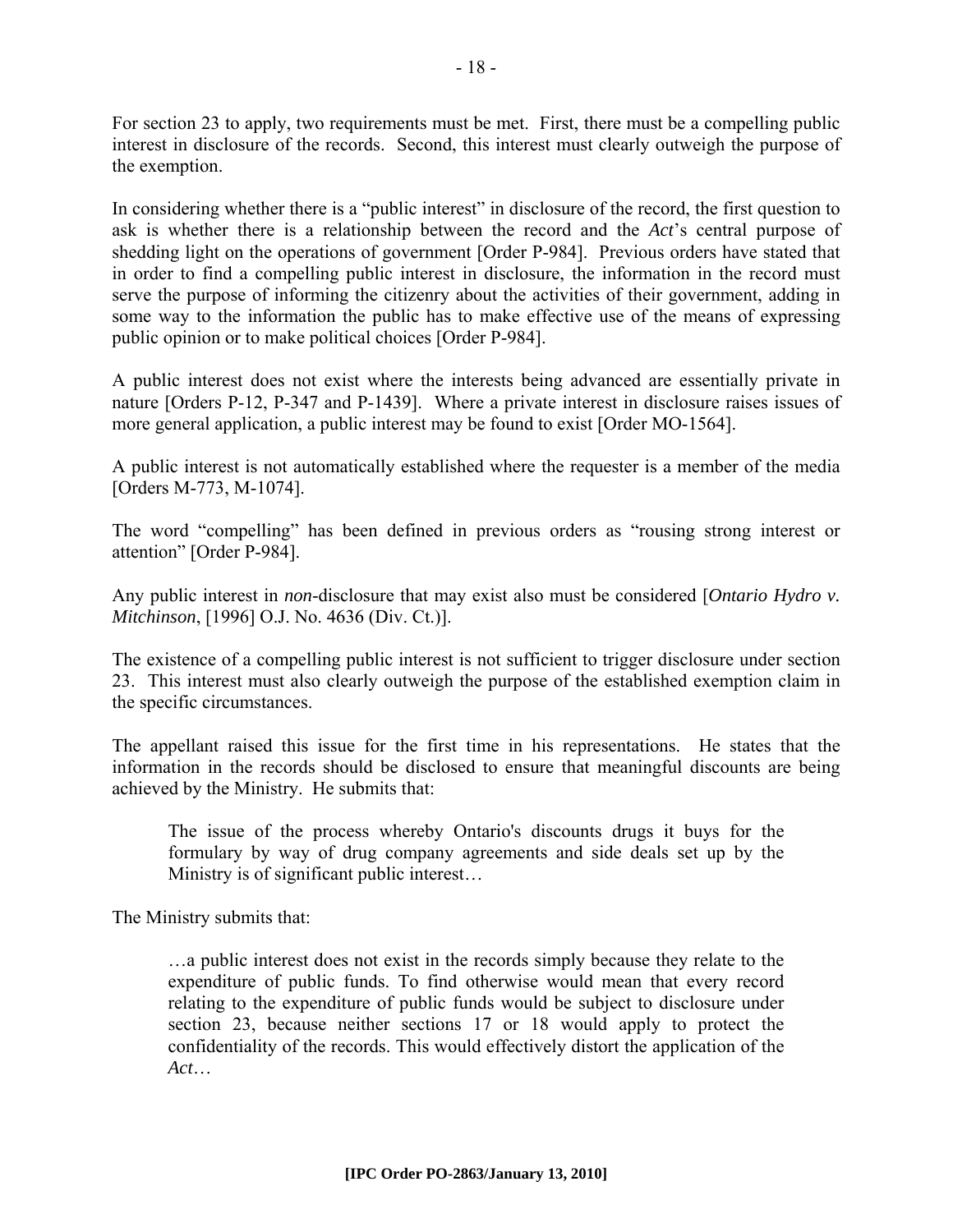The Ministry submits that the appellant has failed to demonstrate that there is a public interest in the disclosure of the actual records at issue in this appeal. The details of contractual arrangements that the Ministry has with particular companies is not of general public interest. By contrast, if there were allegations in the media that the Ministry was misspending public funds or not obtaining value-for-money in its contractual arrangements with particular drug manufacturers, the issue might very well be different. …In addition, the Ministry submits that much of this information can be characterized as relating to costsavings, not cost expenditures. What the appellant wants to know is not how much public money the Ministry spent, but rather, how much money it received under certain contractual arrangements.

Further, the Legislature's intention regarding the level of transparency and openness that should apply to agreements between the Ministry and drug manufacturers is clearly evidenced in the amendments it made to the *ODBA*, [section  $1.2(2)$ ]...

This provision prescribes what information must be listed on the Formulary. The Ministry complies with these requirements by ensuring that the listed price being offered by a manufacturer, which is the maximum price paid by the Ministry, is properly subject to public scrutiny.

Furthermore, the Ministry consulted directly with the drug industry about what level of transparency would allow the Government to not only control the cost of drugs for the benefit of Ontarians, but also ensure public accountability. As a result of these informed consultations, the Legislature chose not to require the disclosure of negotiated volume discounts under the Formulary. This is also clearly evidenced in the ODBA Regulations, which provide:

12.(7) If required by the executive officer, the manufacturer of the product shall enter into an agreement with the executive officer that specifies any volume discount or other amount that may be payable by the manufacturer to the Minister of Finance, and shall agree that the executive officer may make public the following information, and that information only, with respect to the agreement:

- 1. The name of the manufacturer.
- 2. The subject-matter of the agreement.

3. The fact of entering into or terminating the agreement.

...As noted by the Executive Officer of the Ontario Public Drug Programs [the ADM] …the public interest is, in fact, best served by not disclosing these records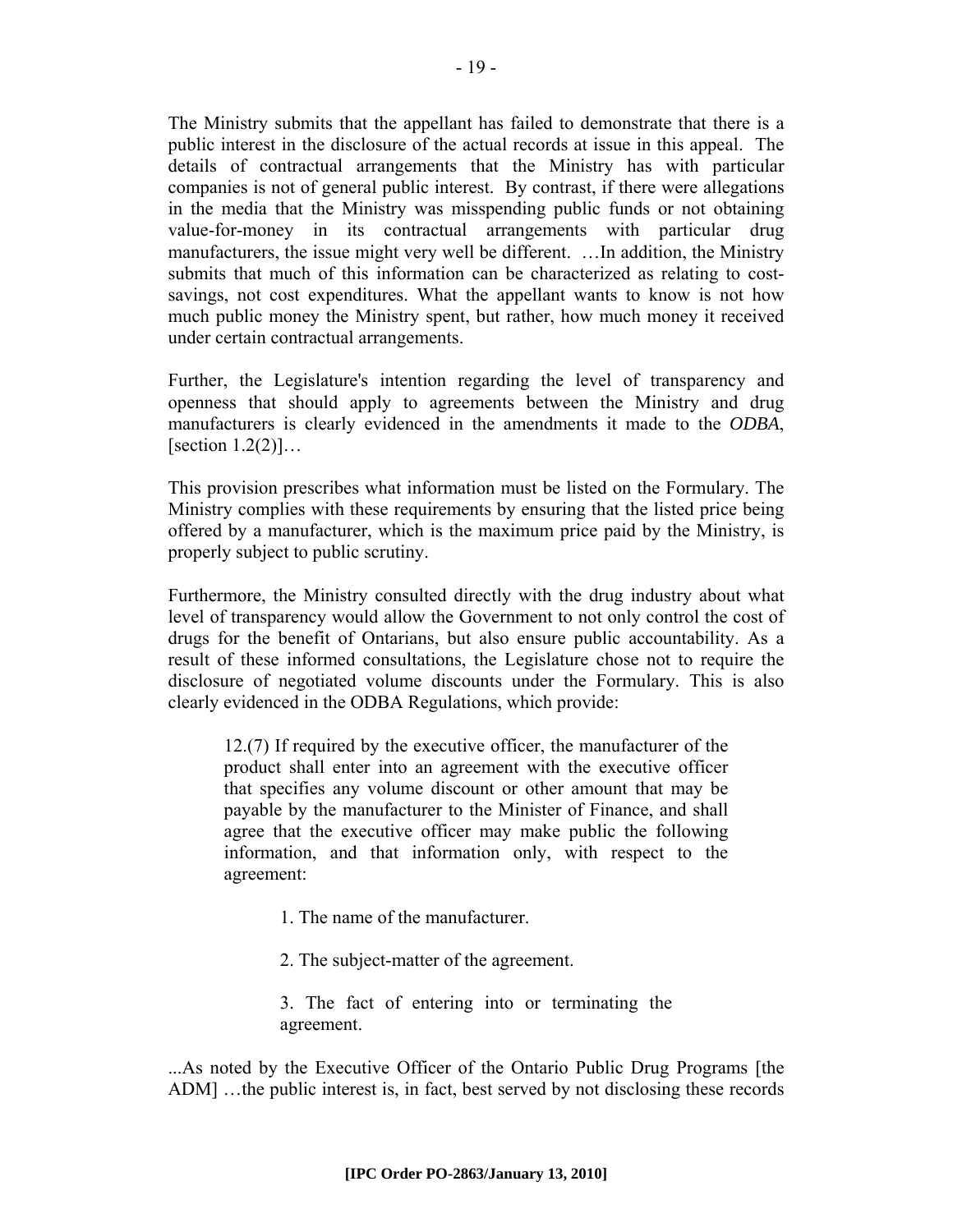since disclosure would discourage other drug manufacturers from agreeing to provide significant volume discounts to the Ministry. As a consequence, disclosure would actually adversely impact the Ministry's ability to control drug costs for Ontarians…

The appellant provided me with a newspaper article published in the National Post entitled "Drug Firms Revamp Pricing". In his letter that accompanied the article, he stated that the article confirms that Ontario drug pricing scheme is too secretive, such secrecy can lead to questionable deal-making and that such a scheme creates a two tier drug pricing scheme, leaving many in Ontario on private plans and without coverage paying higher prices.

In response to National Post article, the Ministry submits that:

… this article demonstrates that there is a forum to address public interest considerations regarding Ontario's drug pricing scheme, and that the public interest does not extend to the detailed information about actual drug pricing contained in the records at issue in this appeal (Orders P-123 and P-124).

…the following facts outlined in the article support the Ministry's previous submissions that there is in fact a public interest in not disclosing the information at issue in this appeal:

- Quote from the Executive Officer [the ADM] confirming that nondisclosure of drug pricing is unavoidable because the drug industry has indicated that it will not enter into negotiations if the results were to become public;
- Quote from the Executive Officer acknowledging that although not 100% transparent, the current drug pricing system saves the Government tens of millions dollars, which are re-invested in the public drug system.

### **Conclusion**

For these reasons the Ministry respectfully submits that the single National Post article provided by the appellant is not sufficient evidence of a "compelling" public interest in the detailed drug pricing information and formulas that are actually at issue in this appeal…

### **Analysis/Findings**

The appellant's representations on the question of a possible public interest in the withheld portions of the records raises broad public accountability issues regarding access to contracts entered into by publically-funded institutions. Even though there is generally a significant public interest in obtaining access to agreements entered into by institutions, I am not satisfied that there exists a compelling public interest in disclosure of the information at issue in the records in the present appeal.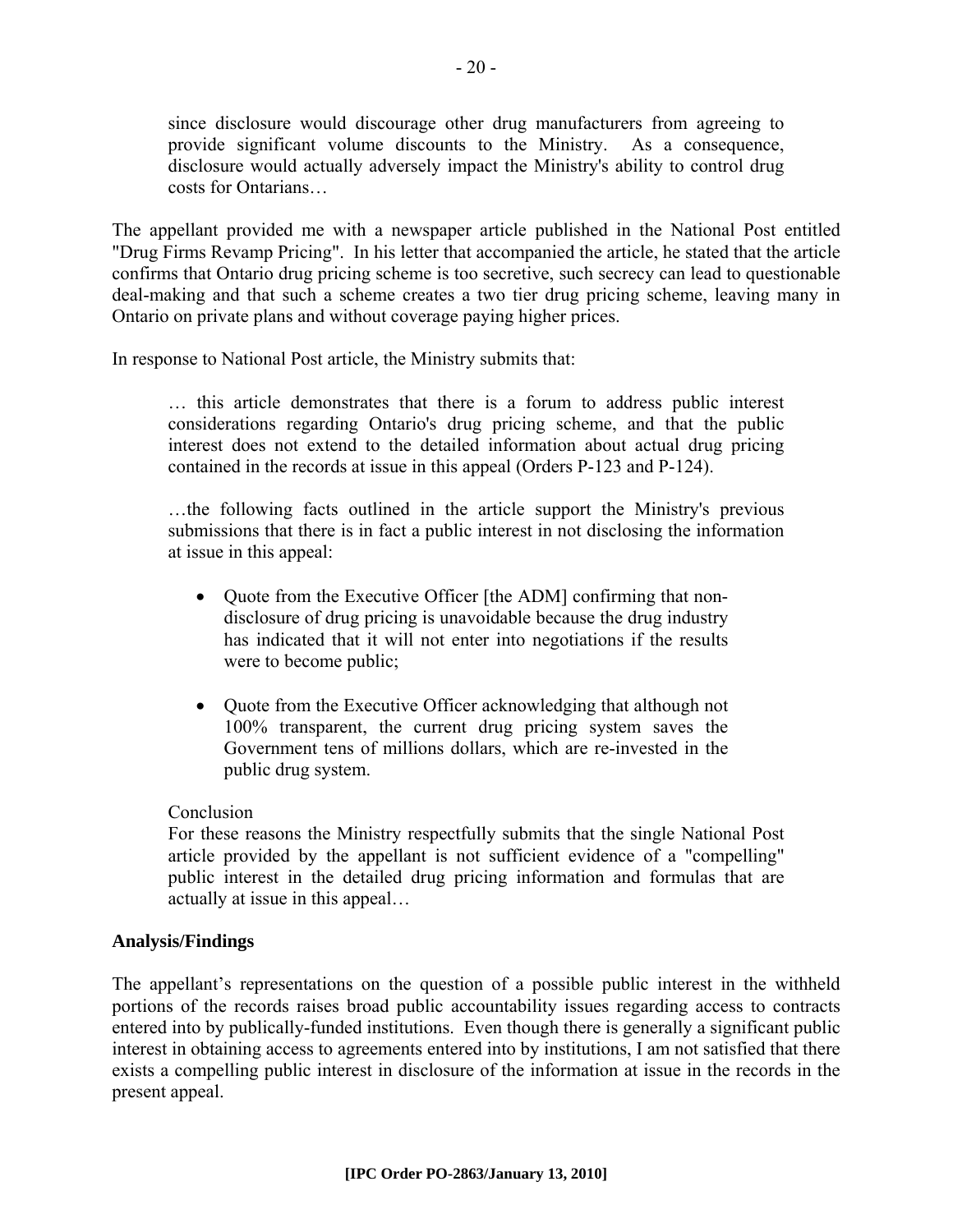Although the appellant claims that the volume discounts scheme leaves many in Ontario on private plans and without coverage paying higher drug prices, I am not satisfied that even if this is the case that disclosure of the information at issue would significantly aid in remedying this situation. The information at issue reveals how much the Ontario government pays for drugs purchased in bulk from manufacturers for its ODB program. This pricing information does not relate to the pricing of the same drugs purchased by private interests.

In my view the public information already available serves to inform the public about many of the specifics of the listing and pricing agreements. Records 1 and 2 are Template Listing and Pricing Agreements. The only information severed from both records is Schedule B, which sets out a formula for the "Calculation of Volume Discount". The remainder of these two records has been disclosed to the appellant.

The information severed from Records 4 and 5 contains the actual volume discount amounts expressed in numerical values; the formulae used to calculate the volume discount (as per Schedule B of Records 1 and 2); and a description of other specific value for money conditions accepted by manufacturers in their negotiations with the Executive Officer (the ADM). The Ministry has disclosed other aspects of these records, such as (in Record 4), the dates of the agreements, the listing dates, non-fiscal deliverables and (in Record 5), the CED Direction in respect of most drug products. I agree with the Ministry that it has provided enough information to satisfy whatever public interest there may be in these agreements, without revealing information that both the Executive Officer and the manufacturers consider highly confidential.

Furthermore, I am not persuaded that any public interest that may exist in the disclosure of the information would outweigh the purpose of the section 18 exemption. As identified above, sections 18(1)(c) and (d) serve the purpose of protecting the ability of institutions to earn money in the marketplace. These exemptions recognize that institutions sometimes have economic interests and compete for business with other public or private sector entities, and provide discretion to refuse disclosure of information on the basis of a reasonable expectation of prejudice to these economic interests or competitive positions. I have found that disclosure of information could reasonably be expected to result in the harms contemplated by sections 18(1)(c) and (d). I am not satisfied that there exists a public interest in the disclosure of the information at issue that clearly outweighs the sections 18(1)(c) and (d) exemptions.

I am also not persuaded that any public interest that may exist in the disclosure of the information would outweigh the purpose of the section 13(1) exemption. The purpose of section 13(1) is to ensure that persons employed in the public service are able to freely and frankly advise and make recommendations within the deliberative process of government decisionmaking and policy-making without unfair pressure. I am not satisfied that there exists a public interest in the disclosure of the information at issue that clearly outweighs the section 13(1) exemption.

Accordingly, in the circumstances, I am not satisfied that the public interest override applies to the withheld portions of the records for which sections 13(1) and 18(1) were claimed.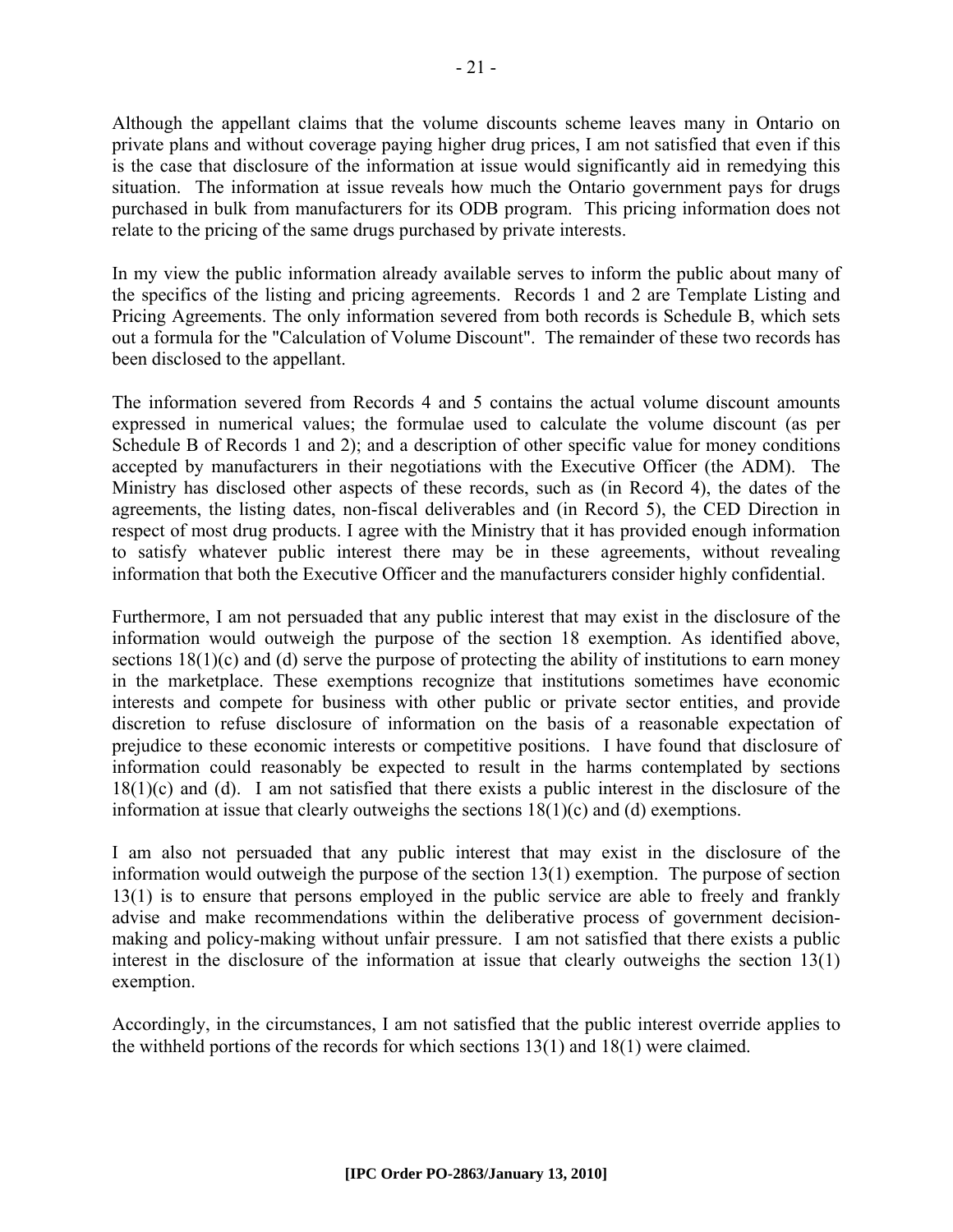#### **PERSONAL INFORMATION**

I will now determine whether Record 4 contains "personal information" as defined in section 2(1) and, if so, to whom it relates. The Ministry severed the names of CED expert reviewers from pages 1 and 8 of this record.

In order to determine which sections of the *Act* may apply, it is necessary to decide whether the record contains "personal information" and, if so, to whom it relates. That term is defined in section 2(1) as follows:

"personal information" means recorded information about an identifiable individual, including,

- (a) information relating to the race, national or ethnic origin, colour, religion, age, sex, sexual orientation or marital or family status of the individual,
- (b) information relating to the education or the medical, psychiatric, psychological, criminal or employment history of the individual or information relating to financial transactions in which the individual has been involved,
- (c) any identifying number, symbol or other particular assigned to the individual,
- (d) the address, telephone number, fingerprints or blood type of the individual,
- (e) the personal opinions or views of the individual except if they relate to another individual,
- (f) correspondence sent to an institution by the individual that is implicitly or explicitly of a private or confidential nature, and replies to that correspondence that would reveal the contents of the original correspondence,
- (g) the views or opinions of another individual about the individual, and
- (h) the individual's name where it appears with other personal information relating to the individual or where the disclosure of the name would reveal other personal information about the individual;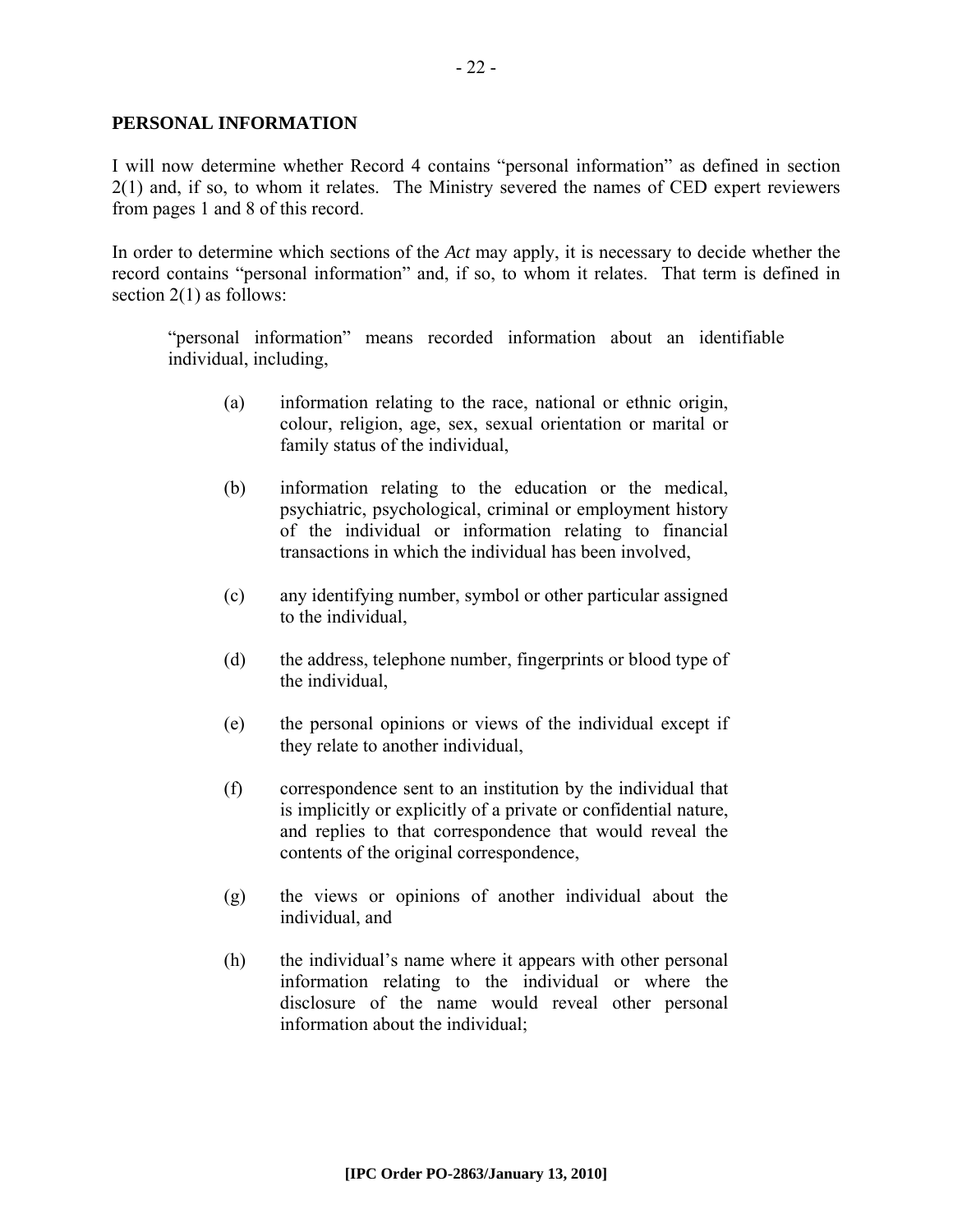The list of examples of personal information under section  $2(1)$  is not exhaustive. Therefore, information that does not fall under paragraphs (a) to (h) may still qualify as personal information [Order 11].

## **The meaning of "about" the individual**

To qualify as personal information, the information must be about the individual in a personal capacity. As a general rule, information associated with an individual in a professional, official or business capacity will not be considered to be "about" the individual [Orders P-257, P-427, P-1412, P-1621, R-980015, MO-1550-F, PO-2225].

Even if information relates to an individual in a professional, official or business capacity, it may still qualify as personal information if the information reveals something of a personal nature about the individual [Orders P-1409, R-980015, PO-2225].

Section 2(3) of the *Act* modifies the definition of the term "personal information" by excluding an individual's name, title, contact information or designation which identifies that individual in a "business, professional or official capacity". Section 2(4) further clarifies that contact information about an individual who carries out business, professional or official responsibilities from their dwelling does not qualify as "personal information" for the purposes of the definition in section  $2(1)$ .

# **The meaning of "identifiable"**

To qualify as personal information, it must be reasonable to expect that an individual may be identified if the information is disclosed [Order PO-1880, upheld on judicial review in *Ontario (Attorney General) v. Pascoe*, [2002] O.J. No. 4300 (C.A.)].

The Ministry submits:

…that the names of expert reviewers who provide advice to the Ministry on the listing of potential drugs on the Formulary, has consistently been treated as personal information by the Ministry and by the IPC [Information and Privacy Commissioner/Ontario].

In accordance with Orders P-661, P-235, PO-1834 and PO-2617, the Ministry submits that the names of the identified reviewers fall within the definition of personal information under section 2(1)(h) of the *Act*. As the IPC itself explains in PO-1834, "it is reasonable to expect that disclosure of the names alone ... would reveal the fact that these individuals are retained by the Ministry to review particular drug products. Therefore, the names qualify as personal information under [section  $2(1)(h)$ ]".

The Ministry submits that the same reasoning applies to the names severed in this record. These individuals were retained to review the drugs at issue because of their particular medical or scientific expertise.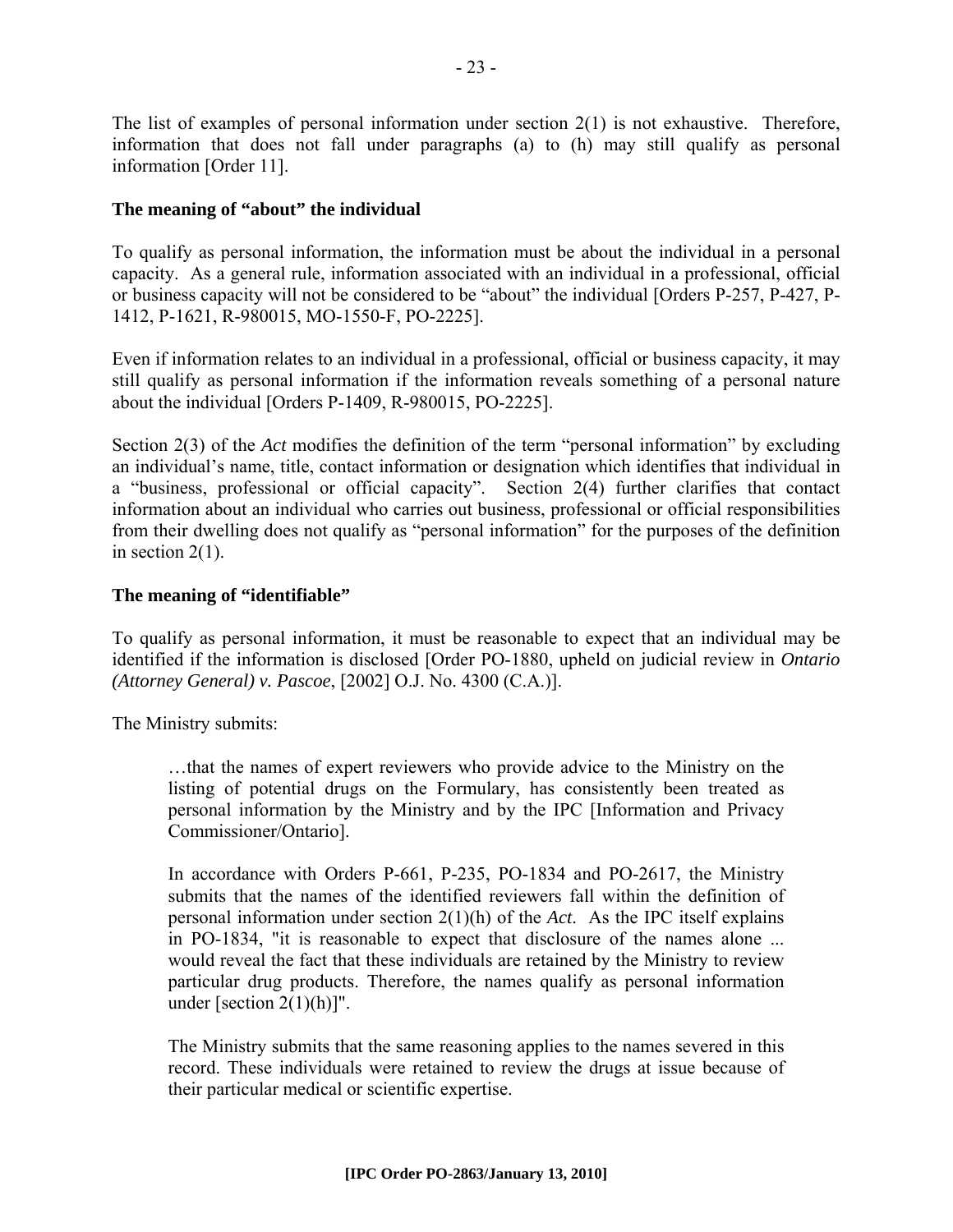The Ministry acknowledges that in Order PO-2773, issued on April 6, 2009, the IPC signaled that it was taking a new approach to such information, based on s.  $2(3)$  -- the new exception to s.  $2(1)$  --which excludes the "name, title contact" information or designation of an individual that identifies the individual in a business, professional or official capacity". In that Order, the Adjudicator concluded that "the names of the affected persons is not personal information, but information associated with the affected persons in their professional capacity.... The information at issue does not reveal something of a personal nature about these individuals".

The Ministry respectfully submits that the addition of section 2(3) into the *Act* does not change the analysis of the information at issue and, moreover, does not apply to it. In addition, even before the amendment, the Commission had developed its own, non-statutory distinction between "personal and professional" information, and a considerable body of orders that reflected this distinction. The Commission could easily have applied this distinction to the names of DQTC (precursor of CED) expert or external reviewers even without the advent of s.2(3). The fact that it never did so indicates that the Commission accepted and agreed with the Ministry's analysis of this information as personal information falling within s.  $2(1)(h)$ : the disclosure of the reviewer's name would reveal "other personal information about the individual".

Furthermore, the record in this case does not include "the title, contact information or designation of the reviewers that "identifies the individual in a ...professional capacity".

The record only contains their names, nothing else. It is the Ministry's submissions that provide context for the name -- that is, the individual's role in the CED process.

The Ministry submits that the only relevant question is whether the disclosure of the individuals' name, in the context of this record, would reveal "other personal information" about the individual -- not whether the individual's name is personal information -which is what section 2(3) addresses.

The Ministry submits that the "other personal information" that would be revealed is information that the IPC has consistently treated as personal information: the fact that these individuals were asked to review a particular drug product for the CED. That they did so in their "professional capacity" is beyond doubt, but the fact that they actually did agree to review a specific drug for inclusion on the Formulary is personal information about them and their activities. It reveals their willingness to be involved in a Ministry process, not as regular CED members, and not as Ministry employees, and that they provided advice to the Ministry in respect of a particular, named drug. Their association with the drug review is what falls within s.  $2(1)(h)$ .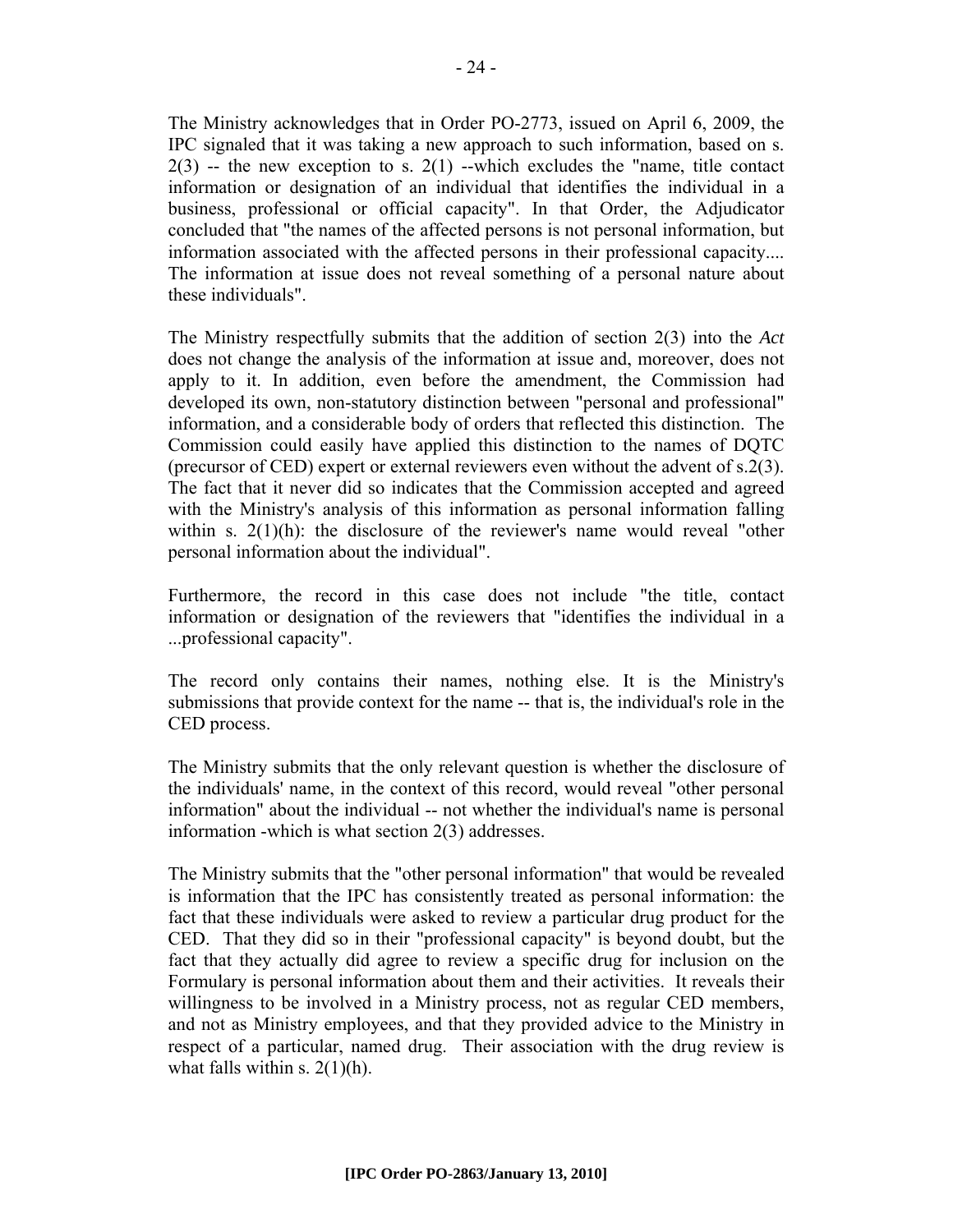The appellant did not provide representations as to whether the names at issue qualify as "personal information" as that term is defined in section 2(1).

Furthermore, as stated above, the expert reviewers (the affected persons) did not provide representations in response to the Notice of Inquiry sent to them.

#### **Analysis/Findings**

In Order PO-2773, I determined that the names of expert reviewers or consultants to the CED were not personal information as section 2(3) applies to this information. Section 2(3) reads:

Personal information does not include the name, title, contact information or designation of an individual that identifies the individual in a business, professional or official capacity.

I stated in that order that:

Although prior orders have found that the names of reviewers or consultants reviewing specific drugs are personal information, these orders dealt with requests dated prior to the inclusion of section 2(3) in the *Act* on April 1, 2007 [Orders P-661, P-235, PO-1834 and PO-2617].

I find that the information at issue, namely the names of the affected persons, is not personal information, but information associated with the affected persons in their professional capacity.

The affected persons were acting in their professional capacity in reviewing the named drug for the Ministry. The information at issue does not reveal something of a personal nature about these individuals. Review of a drug by an expert in the pharmaceutical field is a professional undertaking and is not personal information. Disclosure of the affected persons' names does not reveal other personal information about them.

I adopt this reasoning to the names of the expert reviewers at issue in Record 4. Furthermore, I do not agree with the Ministry that section 2(1)(h) applies to the names at issue. Disclosure of these names would not reveal other personal information about the expert reviewers. Disclosure would reveal only that these reviewers provided reviews to the CED about information within their professional as opposed to their personal knowledge.

I conclude that the names of the affected persons are not personal information within the definition of that term in section 2(1). As only "personal information" can qualify for exemption under section 21(1), I find that this mandatory exemption does not apply. As no other exemptions were claimed for this information and no mandatory exemptions apply, I will order this information to be disclosed to the appellant.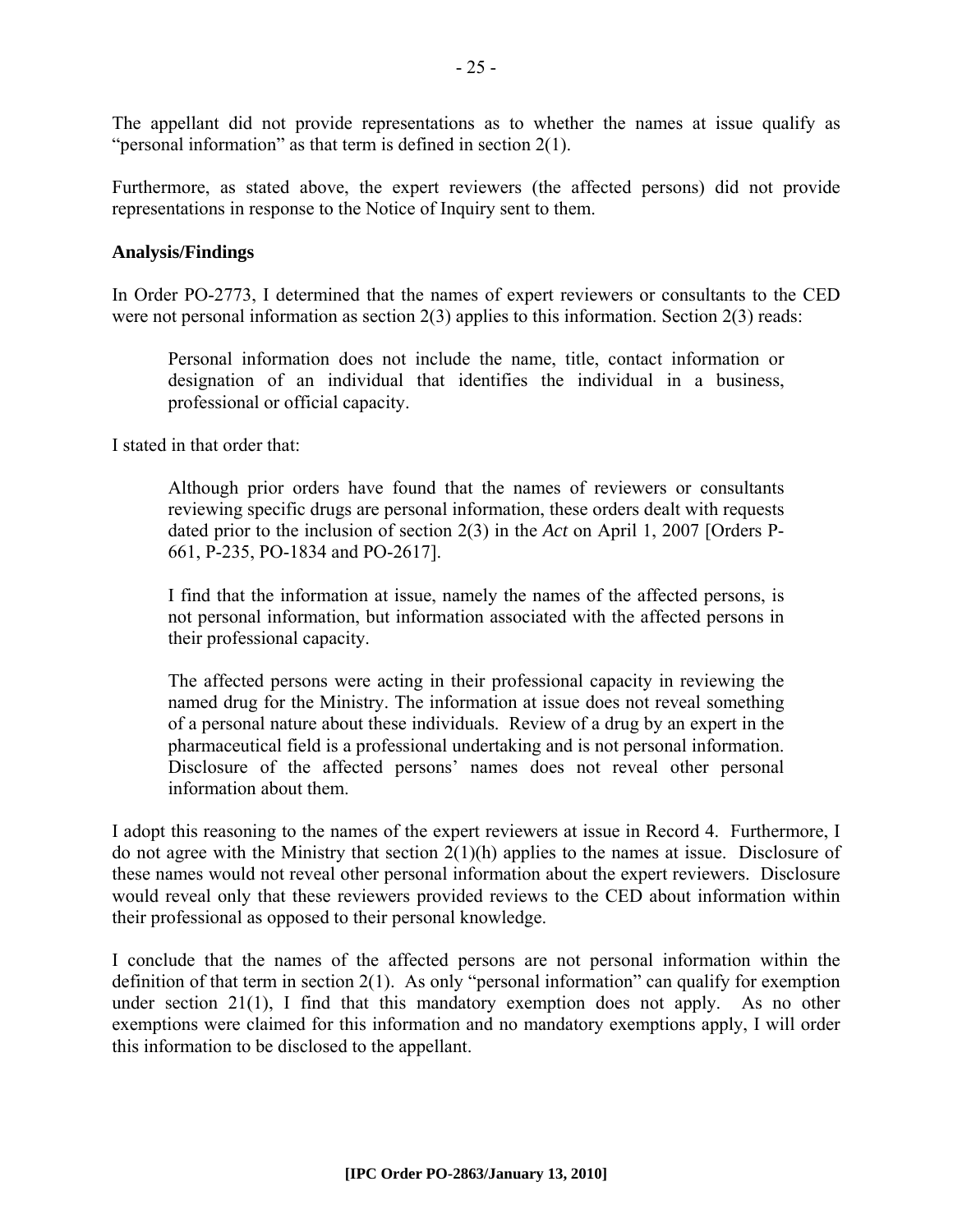#### **SEARCH FOR RESPONSIVE RECORDS**

I will now determine whether the Ministry conducted a reasonable search for records responsive to part 2 of the request.

Where a requester claims that additional records exist beyond those identified by the institution, the issue to be decided is whether the institution has conducted a reasonable search for records as required by section 24 [Orders P-85, P-221, PO-1954-I]. If I am satisfied that the search carried out was reasonable in the circumstances, I will uphold the institution's decision. If I am not satisfied, I may order further searches.

The *Act* does not require the institution to prove with absolute certainty that further records do not exist. However, the institution must provide sufficient evidence to show that it has made a reasonable effort to identify and locate responsive records [Order P-624].

Although a requester will rarely be in a position to indicate precisely which records the institution has not identified, the requester still must provide a reasonable basis for concluding that such records exist.

The Ministry was asked to provide a written summary of all steps taken in response to the request. In particular, the Ministry was asked to respond to the following, preferably in affidavit form:

- 1. Did the institution contact the requester for additional clarification of the request? If so, please provide details including a summary of any further information the requester provided.
- 2. If the institution did not contact the requester to clarify the request, did it:
	- (a) choose to respond literally to the request?
	- (b) choose to define the scope of the request unilaterally? If so, did the institution outline the limits of the scope of the request to the requester? If yes, for what reasons was the scope of the request defined this way? When and how did the institution inform the requester of this decision? Did the institution explain to the requester why it was narrowing the scope of the request?
- 3. Please provide details of any searches carried out including: by whom were they conducted, what places were searched, who was contacted in the course of the search, what types of files were searched and finally, what were the results of the searches? Please include details of any searches carried out to respond to the request.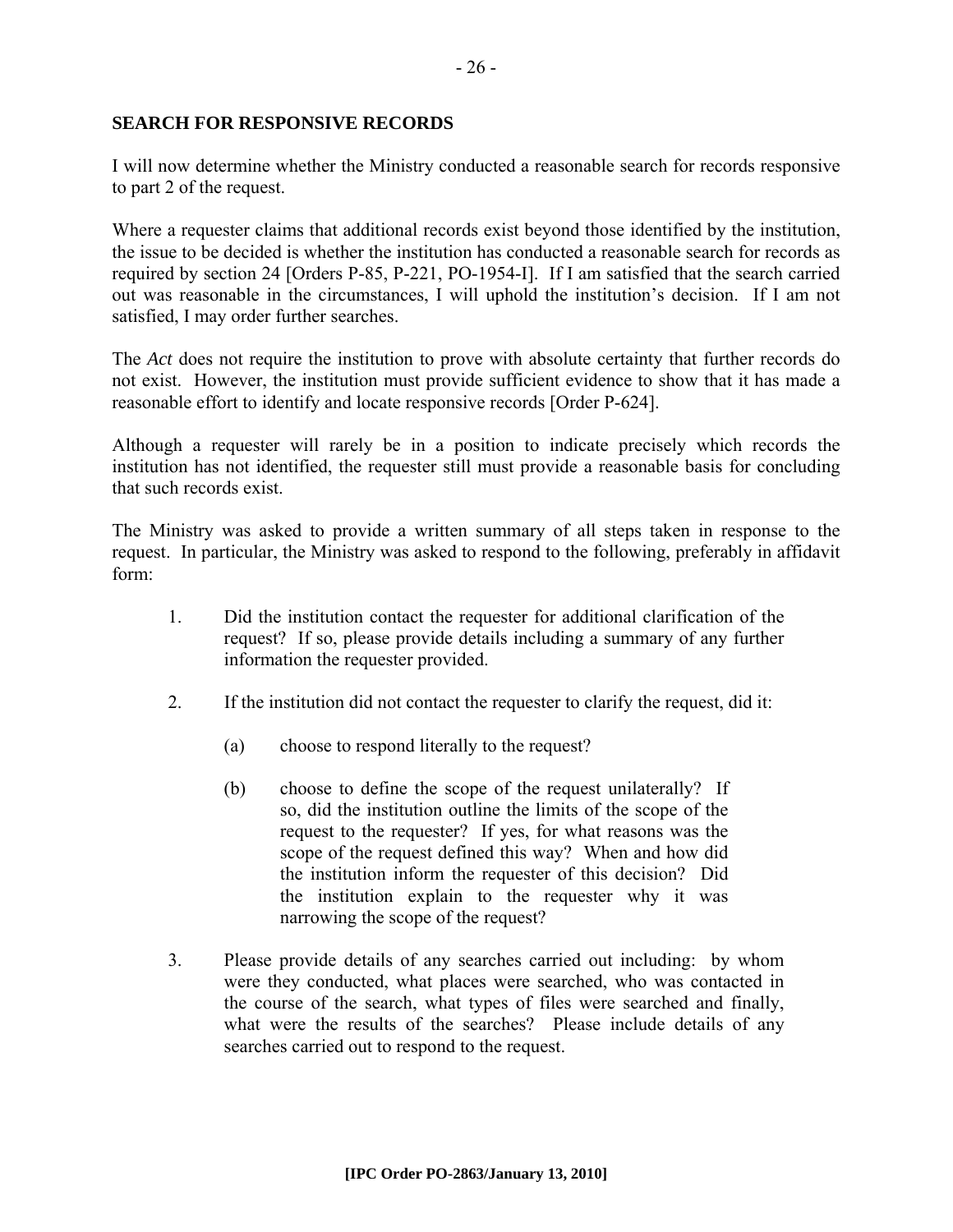4. Is it possible that such records existed but no longer exist? If so please provide details of when such records were destroyed including information about record maintenance policies and practices such as evidence of retention schedules.

The Ministry provided an affidavit from its Director of the Drug Program Services Branch (the DPSB). He states that upon receipt of the appellant's request he assigned a staff member familiar with the particular file, to search for responsive records. He states that his staff located three records responsive to the request; however, no records responsive to part 2 of the request were located.

The Director states that he did not contact the appellant for additional clarification as he felt that the request contained sufficient details, including a timeline, to allow a complete and thorough search to be conducted. After the appellant received the Ministry's initial response, he sent a clarification letter to the Ministry. In response, the Director directed a DPSB staff member to prepare a follow up decision letter, which he reviewed, and in which the appellant was provided with additional information. He also directed the same DPSB staff member to prepare a third decision letter for his review, in which the Ministry responded to a second set of additional questions posed by the appellant.

The appellant believes that further records exist responsive to part 2 "concerning the pricing and issues and was not contacted on this matter".

# **Analysis/Findings**

In my view, the Ministry has provided a thorough explanation of the efforts made by its experienced employees to identify and locate any records responsive to part 2 of the appellant's request, as well as providing an explanation as to why no responsive records could be located. Therefore, I find that the Ministry has provided sufficient evidence to establish that it has made a reasonable effort to identify and locate responsive records and I uphold the Ministry's search.

# **ORDER:**

- 1. I order the Ministry to issue an access decision to the appellant for the portion of Record 5 that it held as non-responsive, treating the date of this order as the date of the request.
- 2. I order the Ministry to disclose the withheld names of the drug reviewers on pages 1 and 8 of Record 4 to the appellant by **February 17, 2010** but not before **February 12, 2010**.
- 3. I uphold the Ministry's decision to deny access to the remaining portions of the records on the basis of the exemptions in sections 13(1) and 18(1).
- 4. The searches conducted by the Ministry were reasonable and I dismiss this portion of the appeal.